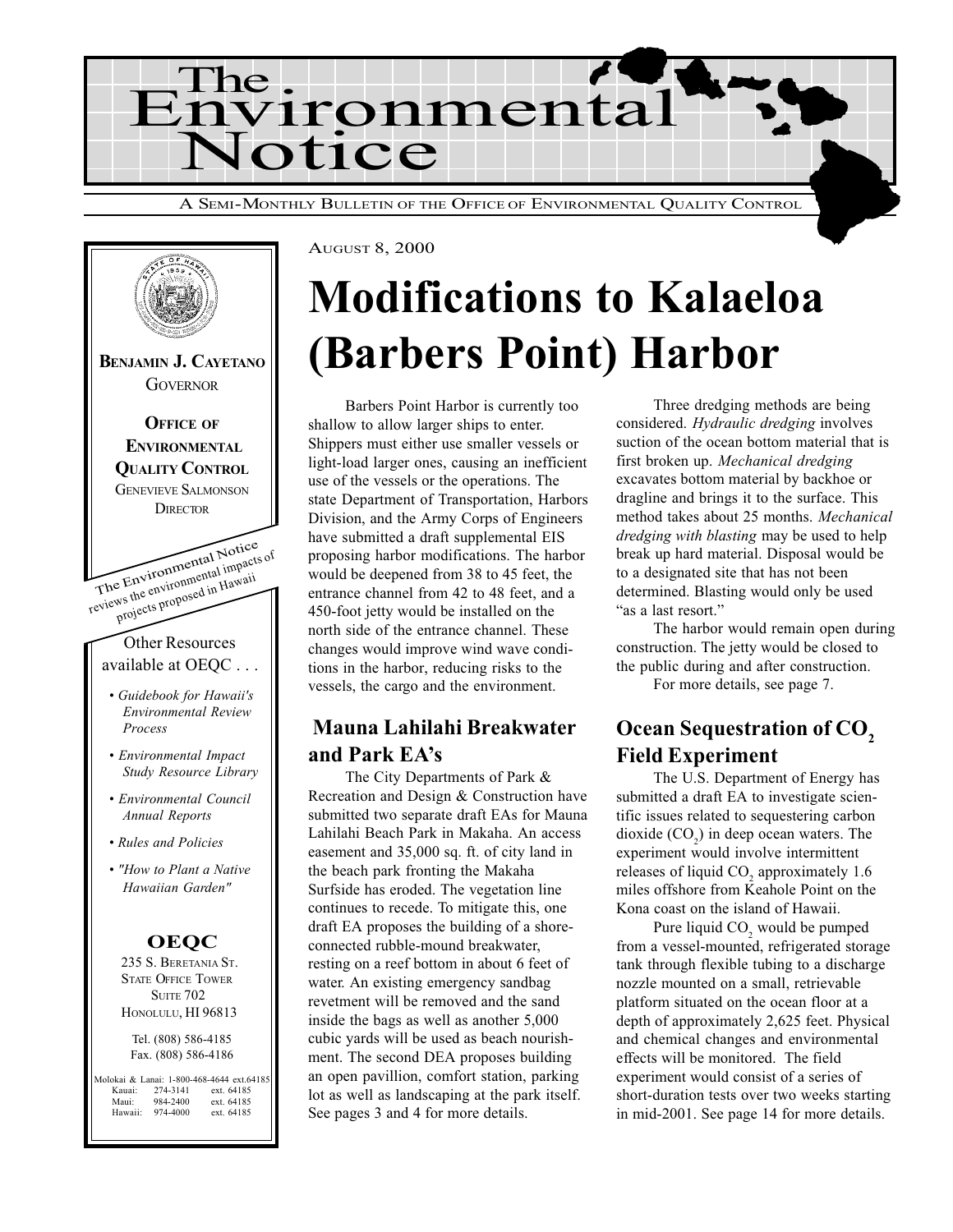# Table of Contents

AUGUST 8, 2000

# **1 Oahu Notices**

#### Draft Environmental Assessments

| (1) Hauula Community Park Multi-Purpose Building Expansion  3        |  |
|----------------------------------------------------------------------|--|
|                                                                      |  |
| (3) Mauna Lahilahi Beach Park Comfort Station & Parking Lot  4       |  |
| (4) Sand Island Wastewater Disinfection Facility and                 |  |
|                                                                      |  |
|                                                                      |  |
| Final Environmental Assessments/                                     |  |
| <b>Findings of No Significant Impacts (FONSI)</b>                    |  |
| (5) Kailua Town Center Redevelopment (Special Management Area)  5    |  |
|                                                                      |  |
|                                                                      |  |
|                                                                      |  |
| <b>Draft Environmental Impact Statements</b>                         |  |
| (8) Barbers Point Harbor (Kalaeloa) Modifications (Supplemental)  7  |  |
|                                                                      |  |
| <b>National Environmental Policy Act (NEPA)</b>                      |  |
| (9) Schofield Barracks Wastewater Treatment Plant Effluent Treatment |  |
|                                                                      |  |
| <b>Previously Published Projects Pending Public Comments</b>         |  |
|                                                                      |  |
|                                                                      |  |
|                                                                      |  |

#### Acceptance Notices

# **5 [Maui Notices](#page-9-0)**

#### Draft Environmental Assessments (1) Kanaloa Avenue Improvements [................................................... 10](#page-9-0) (2) Maui Community Center [.............................................................. 10](#page-9-0) [\(3\) Upcountry Maui NAPA Auto Parts Store, Retail Space and](#page-10-0) Office Space ................................................................................ 11 Previously Published Projects Draft Environmental Assessments [.................................................... 12](#page-11-0) Withdrawals Awalau Water Treatment Facility ....................................................... 12

## **Kauai Notices**

| <b>Previously Published Projects Pending Public Comments</b> |  |
|--------------------------------------------------------------|--|
|                                                              |  |

#### Withdrawals

Anahola Deepwell No. 3 [.................................................................... 12](#page-11-0)

### 6 [Hawaii Notices](#page-12-0)

| <b>Draft Environmental Assessments</b><br>(2) Wilson Single-Family Residence and Related Improvements  13 |
|-----------------------------------------------------------------------------------------------------------|
| <b>National Environmental Policy Act (NEPA)</b>                                                           |
| (3) Ocean Sequestration of CO <sub>2</sub> Field Experiment (Draft EA)  14                                |
| <b>Previously Published Projects Pending Public Comments</b>                                              |
|                                                                                                           |
|                                                                                                           |
|                                                                                                           |

# **≰ Shoreline Notices**

# **At Coastal Zone News**

| (1) Replacement of Dolphin #3 at Kawaihae Harbor LST Ramp  18 |  |
|---------------------------------------------------------------|--|
|                                                               |  |

# **A** Pollution Control Permits

# **K** Federal Notices

| Native Human Remains from Hawai'i in Salem, Massachusetts  21 |
|---------------------------------------------------------------|
|                                                               |
|                                                               |
| 1-Hour Ozone Standard No Longer Applies in Certain Areas  21  |



OEQC intends to make the information in this bulletin accessible to everyone. Individuals that require this material in a different format (such as large type or braille), should contact our office for assistance.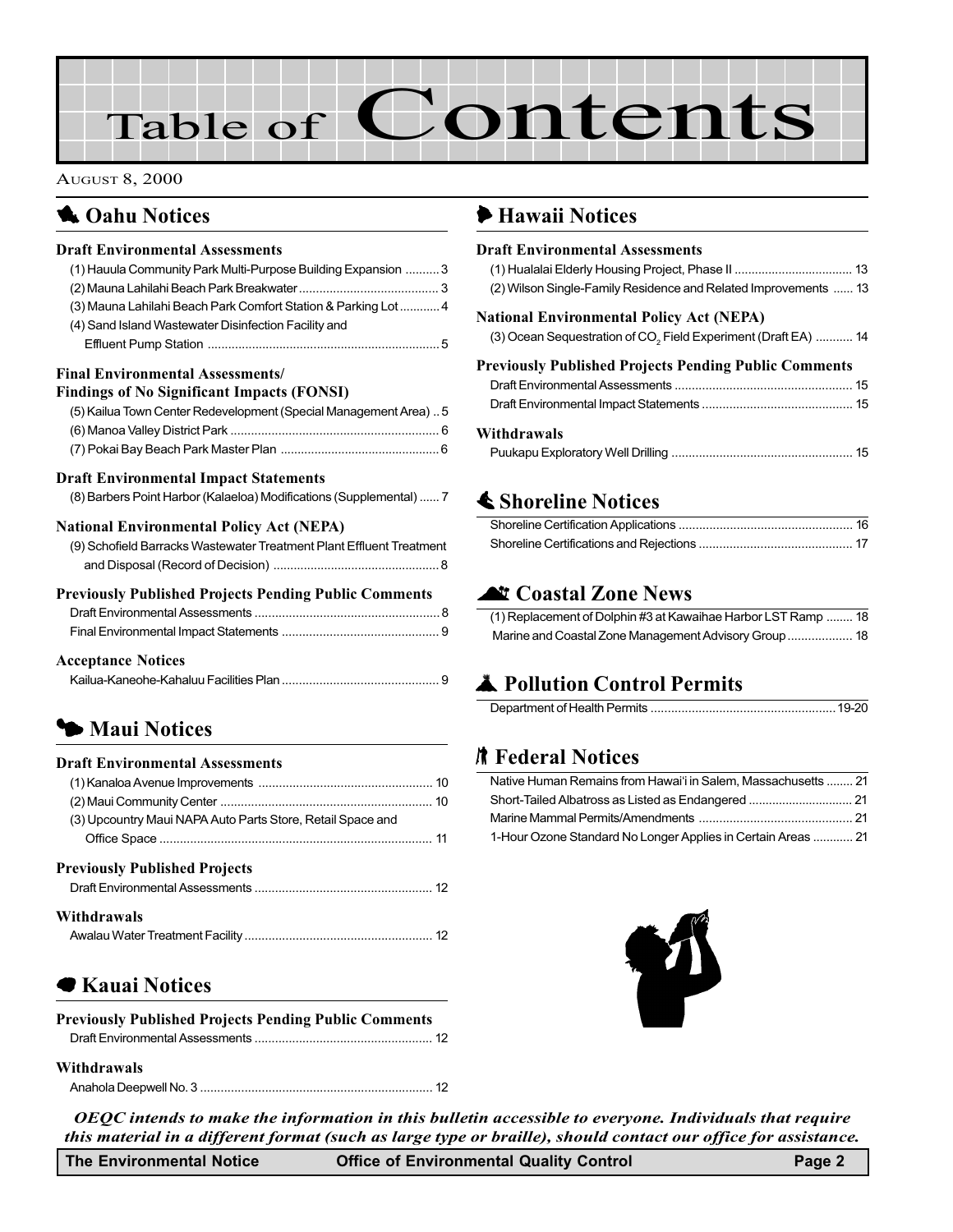#### <span id="page-2-0"></span>AUGUST 8, 2000 Oahu Notices Draft Environmental Assessments 1 (1) Hauula Community Park Multi-Purpose Building Expansion District: Koolauloa TMK: 5-4-9: pors. 7 & 8; 5-4-1: por. 10; 5-4-8: por. 18 Applicant: City and County of Honolulu Department of Design and Construction 650 S. King Street Honolulu, Hawaii 96813 Contact:Wesly Obata (527-6328) Approving Agency/Accepting Authority: City and County of Honolulu Department of Planning and Permitting 650 South King Street Kamehameha Highway and is not anticipated to have significant visual impacts. 1 5 6 8 3 2 9 4 7

The project is estimated at \$620,000 and construction is anticipated to begin in March 2001 and be completed in December 2001.

Pursuant to Chapter 25, ROH, the proposed improvements will require the approval of a Major Special Management Area Use (SMA) Use Permit.

# 1 (2) Mauna Lahilahi Beach Park Breakwater

| District:                         | Waianae                               |
|-----------------------------------|---------------------------------------|
| TMK:                              | $8 - 5 - 17:5$                        |
| Applicant:                        | City and County of Honolulu           |
|                                   | Department of Design and Construction |
|                                   | 650 South King Street                 |
|                                   | Honolulu, Hawaii 96813                |
|                                   | Contact: Don Griffin (527-6324)       |
| <b>Approving Agency/Accepting</b> |                                       |
| <b>Authority:</b>                 | Same as above.                        |
| Consultant:                       | Oceanit                               |
|                                   |                                       |
|                                   | 1001 Bishop Street                    |
|                                   | Pacific Tower Suite 2970              |
|                                   | Honolulu, Hawaii 96813                |
|                                   | Contact: Ian Wasnich (531-3017)       |

| TMK:                              | 5-4-9: pors. 7 & 8; 5-4-1: por. 10;   |
|-----------------------------------|---------------------------------------|
|                                   | 5-4-8: por. 18                        |
| Applicant:                        | City and County of Honolulu           |
|                                   | Department of Design and Construction |
|                                   | 650 S. King Street                    |
|                                   | Honolulu, Hawaii 96813                |
|                                   | Contact: Wesly Obata (527-6328)       |
| <b>Approving Agency/Accepting</b> |                                       |
| <b>Authority:</b>                 | City and County of Honolulu           |
|                                   | Department of Planning and Permitting |
|                                   | 650 South King Street                 |
|                                   | Honolulu, Hawaii 96813                |
|                                   | Contact: Steve Tagawa (527-4817)      |
| Consultant:                       | Wilson Okamoto & Associates, Inc.     |
|                                   | 1907 S. Beretania, Suite 400          |
|                                   | Honolulu, Hawaii 96826                |
|                                   | Contact: Laura Mau (946-2277)         |
| <b>Public Comment</b>             |                                       |
| Deadline:                         | September 7, 2000                     |
|                                   |                                       |

| Status:        | DEA First Notice pending public comment.    |
|----------------|---------------------------------------------|
|                | Address comments to the applicant with      |
|                | copies to the approving agency or accepting |
|                | authority, the consultant and OEOC.         |
| <b>Permits</b> |                                             |
| Required:      | SMA, building, grading, WS                  |

The City Department of Design and Construction, proposes to construct a new 5,200-square foot, single story multi-purpose building at the existing Hauula Community Park. The new building will be mauka of the existing basketball court, approximately 110 feet west (Kaneohe) of the existing recreation building, adjacent to the park access road. The new building will include a lanai, office space and an activity area, called the Teen Center. This center will include a lounge/game room and group exercise area. The office space within the building will be used by City Parks and Recreation's activity coordinator and DPR staff. Additional parking will be added to the existing parking lot. The new building would be approximately 300 feet mauka of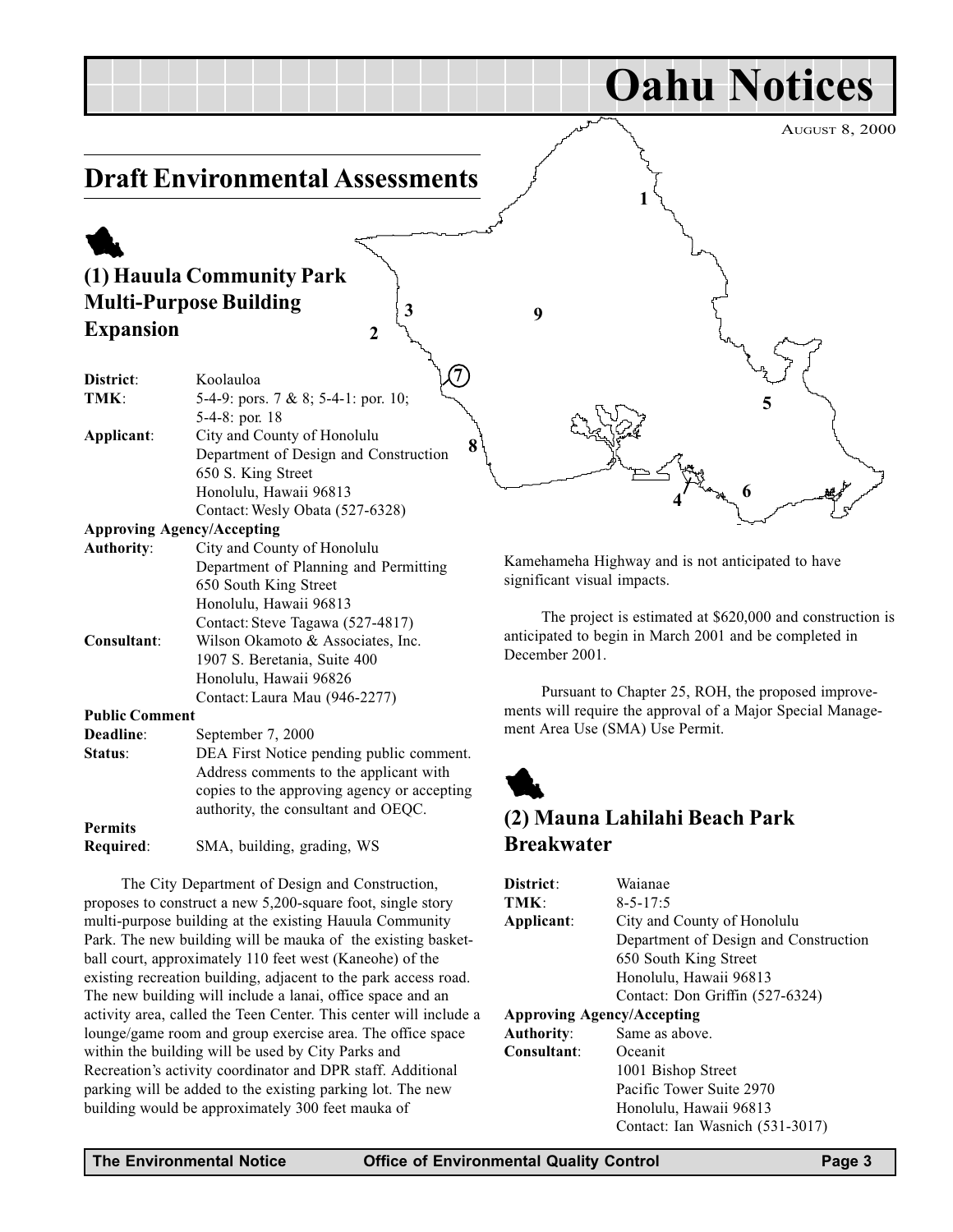# <span id="page-3-0"></span>Oahu Notices

AUGUST 8, 2000

#### Public Comment

| Deadline:      | September 7, 2000                        |
|----------------|------------------------------------------|
| Status:        | DEA First Notice pending public comment. |
|                | Address comments to the applicant with   |
|                | copies to the consultant and OEQC.       |
| <b>Permits</b> | COE 404, DOH 401, CDUA, CZM Consis       |
| Required:      | tency, SMA                               |

A pocket beach located in a small cove at the southeast end of Mauna Lahilahi Beach Park (Waianae, Oahu) has undergone severe coastal erosion. An estimated \$750,000 worth of City and County of Honolulu Park land has already been lost due to shoreline erosion. In addition, hurricanes Iwa and Iniki caused nearly \$2 million in damage to the Makaha Surfside apartment complex, which is located mauka of the park. In an effort to develop a long-term erosion control solution, the City and County of Honolulu, Department of Design and Construction (DDC), proposes to construct a shore-connected breakwater that will reduce wave energy that has been causing beach erosion. DDC also plans to nourish the beach inside the breakwater with 5,000 cubic yards of suitable sand. The proposed solution was selected after investigating other alternatives including no action, beach nourishment without structures, a rock revetment, an enclosed and filled cove, and a detached offshore breakwater.

As a temporary emergency measure, a sandbag revetment was constructed between the beach and top of the eroded embankment in 1999. The sandbags worked well during periods of high waves in early 2000, but were not designed as a long-term erosion solution. The existing sandbag revetment will be removed after completion of the breakwater and the sand in the bags will be added to the beach nourishment.

Anticipated impacts from the project include short-term water quality degradation, destruction of a small benthic habitat area, and visual changes to the shoreline. Degradation of water quality will be short-term and will be mitigated through the use of a best management practices plan and water quality monitoring plan. Benthic habitat covered by the proposed breakwater will be lost. However, habitat loss will be mitigated by the surface area on the breakwater stones, which provides increased fish habitat and space for marine growth. The Makaha Surfside Apartment buildings block coastal roadway views of the ocean. The breakwater will be visible from certain stationary viewpoints along the shoreline. Beach nourishment, shoreline re-vegetation, and removal of the sandbags will improve the shoreline's appearance.



## (3) Mauna Lahilahi Beach Park Comfort Station & Parking Lot

| District:                         | Waianae                                      |
|-----------------------------------|----------------------------------------------|
| TMK:                              | 8-4-01: 1, 8-5-17: 1-7, 8-5-18: 1, 2, 3      |
| Applicant:                        | City and County of Honolulu                  |
|                                   | Department of Design and Construction        |
|                                   | 650 South King Street, 2 <sup>nd</sup> Floor |
|                                   | Honolulu, Hawaii 96813                       |
|                                   | Contact: Donald Griffin (527-6324)           |
| <b>Approving Agency/Accepting</b> |                                              |
| <b>Authority:</b>                 | Same as above.                               |
| Consultant:                       | Environmental Communications, Inc.           |
|                                   | 1188 Bishop Street, Suite 2210               |
|                                   | Honolulu, Hawaii 96813                       |
|                                   | Contact: Mr. Taeyong Kim (528-4661)          |
| <b>Public Comment</b>             |                                              |
| Deadline:                         | September 7, 2000                            |
| Status:                           | DEA First Notice pending public comment.     |
|                                   | Address comments to the applicant with       |
|                                   | copies to the consultant and OEQC.           |
| <b>Permits</b>                    |                                              |
| Required:                         | SMA, building, grading                       |
|                                   |                                              |

The new master plan for the beach park proposes a new parking lot located further west, directly fronting Farrington Highway. The proposed 22-stall double-loaded lot parallels Farrington Highway and allows ingress from the Makaha opening and egress from the Ewa opening. Two handicap accessible stalls are provided within the lot. Accessible walkways serving the lot will connect to the sidewalk along the Highway, to the new comfort station, and to the new pavilion structure. Lockable gates will be provided at both entry points to allow the lot to be secured after park operation hours.

The proposed master plan also calls for a new comfort station located immediately west of the new parking lot. This location provides a more stable site improving accessibility to the parking lot and the central portion of the park. The old comfort station will be removed and replaced with an additional grassed park area. An open pavilion will also be added to the park. This 20-foot by 35-foot open structure will provided as a shelter for beachgoers and as a possible cultural gathering place. Other improvements include a lifeguard station tower and a relocated bus stop.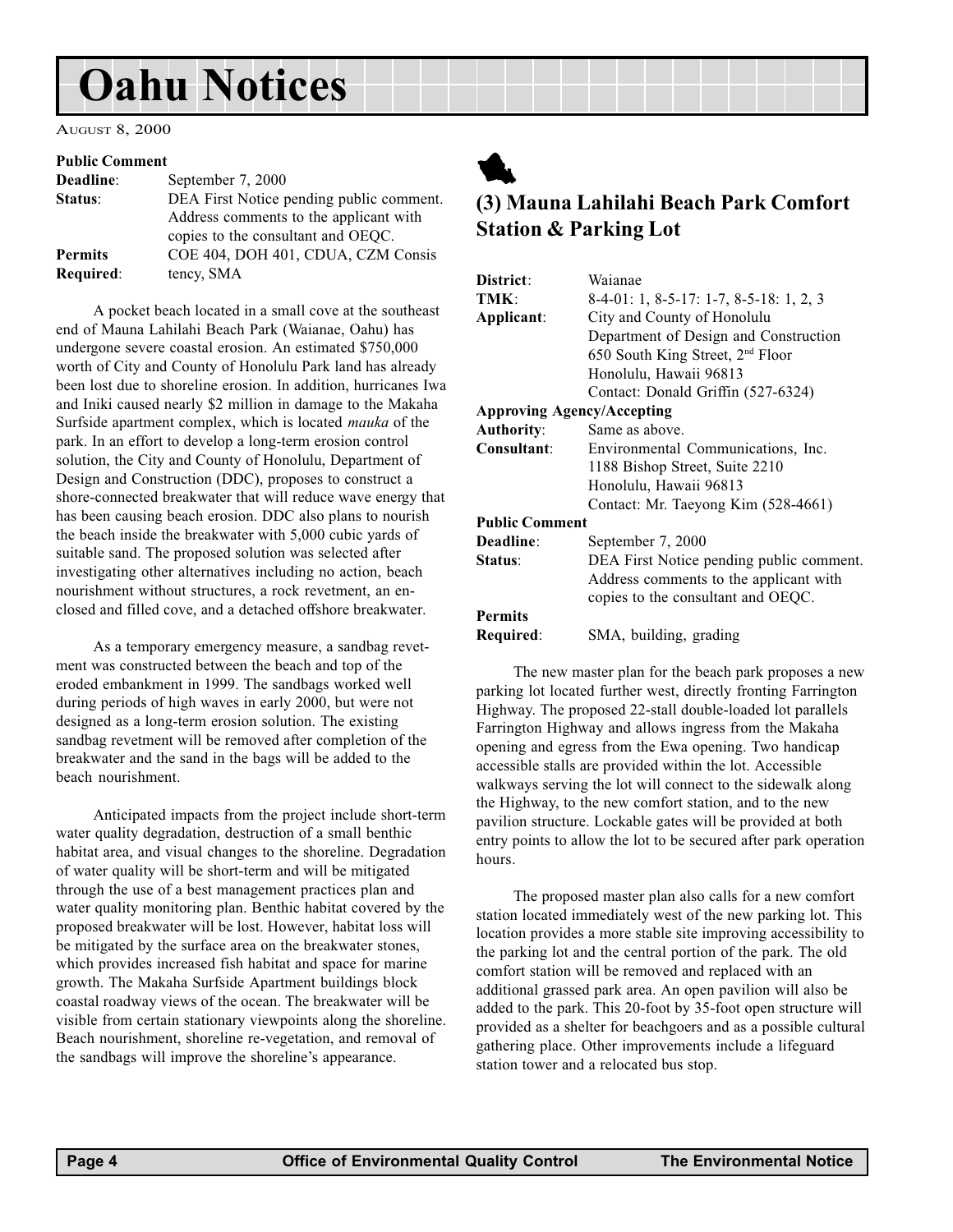<span id="page-4-0"></span>

Proposed landscaping improvements will include the addition of various trees and plantings to enhance the park's functionality and convenience. Loulu Palms, Milo trees, True Kamani and coconut palms will be added to the park. Open areas will be conditioned, improved with irrigation systems, and reseeded with Common Bermuda Grass or Seashore Paspalum to provide a more durable turf area.

Other landscaping improvements include the addition of picnic tables, grills, hot charcoal receptacles, water faucets and rubbish cans throughout the site. Two handicap accessible tables will also be located within the central portion of the parking fronting the parking lot.



### (4) Sand Island Wastewater Disinfection Facility and Effluent Pump Station

| District:             | Honolulu                                 |
|-----------------------|------------------------------------------|
| TMK:                  | $1 - 5 - 41:05$                          |
| Applicant:            | City and County of Honolulu              |
|                       | Department of Design and Construction    |
|                       | 650 South King Street                    |
|                       | Honolulu, Hawaii 96813                   |
|                       | Contact: Jerry Kami (527-6109)           |
|                       | <b>Approving Agency/Accepting</b>        |
| <b>Authority:</b>     | Same as above.                           |
| Consultant:           | Brown and Caldwell                       |
|                       | 119 Merchant Street, Suite 200           |
|                       | Honolulu, Hawaii 96813                   |
|                       | Contact: Peter Ono (523-8499)            |
| <b>Public Comment</b> |                                          |
| Deadline:             | September 7, 2000                        |
| Status:               | DEA First Notice pending public comment. |
|                       | Address comments to the applicant with   |
|                       | copies to the consultant and OEQC.       |
| <b>Permits</b>        | SMA, NPDES Dewatering, Air Quality,      |
| Required:             | Grading, Building, Noise                 |

The project objective is to provide a new ultraviolet disinfection and effluent pump station facility at the Sand Island Wastewater Treatment Plant (WWTP), owned and operated by the City and County of Honolulu (City). The plant operates under a modified National Pollution Discharge Elimination System (NPDES) permit which waives the need for secondary treatment. Treated effluent disposal is via a 240 ft. deep ocean outfall which extends approximately 1-3/4 miles offshore.

The original Draft Environmental Assessment was published for availability in the August 23, 1999 edition of the Environmental Notice. Minor comments were received, which have been addressed in the revised Draft EA. Since the publication of the original Draft EA, the project scope has been increased to include a new effluent pump station and electrical substation at the Sand Island WWTP. This document updates the original Draft EA to allow public review of the additional proposed work.

The disinfection facility is needed to reduce bacterial densities in the effluent, as required by the recent renewal of the plant's NPDES permit. The new effluent pump station is needed to boost the disinfected effluent through the existing ocean outfall. The new effluent pump station will be designed to handle the future projected flow and will replace the existing 25 year old pump station.

The disinfection/pump station facility and electrical substation will be located within the boundaries of the existing WWTP. Construction is scheduled to begin in March 2001 and will be completed in approximately 27 months. The project will be financed by the City's Capital Improvement Program funds.

# Final Environmental Assessments/Findings of No Significant Impacts (FONSI)



# (5) Kailua Town Center Redevelopment (Special Management Area)

| District:                         | Koolaupoko                            |
|-----------------------------------|---------------------------------------|
| TMK:                              | $4 - 2 - 38:23$                       |
| Applicant:                        | Castle Family Limited Partnership     |
|                                   | 1199 Auloa Road                       |
|                                   | Kailua, Hawaii 96734                  |
|                                   | Contact: Randolf Moore (266-1400)     |
| <b>Approving Agency/Accepting</b> |                                       |
| <b>Authority:</b>                 | City and County of Honolulu           |
|                                   | Department of Planning and Permitting |
|                                   | 650 South King Street                 |
|                                   | Honolulu, Hawaii 96813                |
|                                   | Contact: Ardis Shaw-Kim (527-5349)    |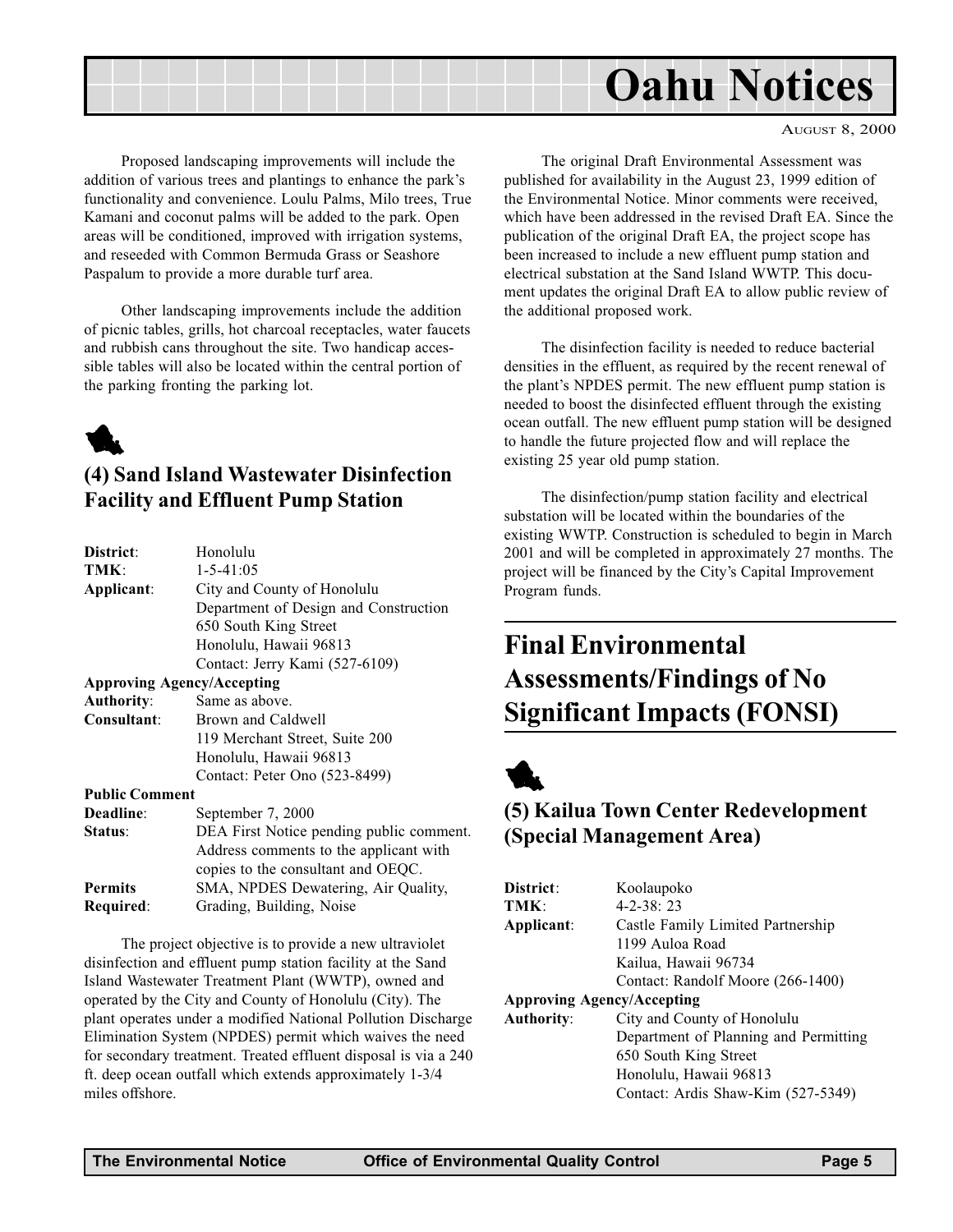# <span id="page-5-0"></span>Oahu Notices

#### AUGUST 8, 2000

| Consultant:             | Sueda & Associates, Inc.               |
|-------------------------|----------------------------------------|
|                         | 905 Makahiki Way                       |
|                         | Honolulu, Hawaii 96826                 |
|                         | Contact: Lloyd Sueda (949-6644)        |
| <b>Public Challenge</b> |                                        |
| Deadline:               | September 7 2000                       |
| Status:                 | FEA/FONSI issued, project may proceed. |
| <b>Permits</b>          |                                        |
| Required:               | SMA                                    |

The 100,475 square foot project site is located at the corner of Hekili Street and Hamakua Drive in Kailua. Two commercial buildings with about 50,000 square feet (sf) of floor area and a parking lot currently occupy the site. The applicant proposes to demolish one of the buildings and construct 10,000 sf of new retail space, ultimately reducing the retail area to about 41,500 sf. The remaining structure will be renovated and the parking area will reconfigured and landscaped.



### (6) Manoa Valley District Park

| District:                         | Honolulu                               |  |
|-----------------------------------|----------------------------------------|--|
| TMK:                              | $2-09-036:03$ (por.)                   |  |
| Applicant:                        | City and County of Honolulu            |  |
|                                   | Department of Design and Construction  |  |
|                                   | 650 South King Street, 2nd Floor       |  |
|                                   | Honolulu, Hawaii 96813                 |  |
|                                   | Contact: Curtis Kushimaejo (527-6332)  |  |
| <b>Approving Agency/Accepting</b> |                                        |  |
| <b>Authority:</b>                 | Same as above.                         |  |
| Consultant:                       | PBR Hawaii                             |  |
|                                   | 1001 Bishop Street                     |  |
|                                   | Pacific Tower Suite 650                |  |
|                                   | Honolulu, Hawaii 96813                 |  |
|                                   | Contact: Tom Schnell (521-5631)        |  |
| <b>Public Challenge</b>           |                                        |  |
| Deadline:                         | September 7, 2000                      |  |
| Status:                           | FEA/FONSI issued, project may proceed. |  |
| <b>Permits</b>                    |                                        |  |
| Required:                         | Grading, building, Height Limit Waiver |  |

A final Environmental Assessment (EA) for improvements to Manoa Valley District Park and Manoa Elementary School has been submitted by the Department of Design and Construction, City and County of Honolulu. The agency has determined that this project will not have significant environmental effects and has issued a FONSI.

The main improvement is a new multi-purpose building/gymnasium, to be located between the existing gym and the blacktop area of Manoa Elementary School. It will replace an existing wood classroom building. The new building will be on one floor and will include two full-size basketball courts, bleacher seating for 500 people, an arts and crafts room, office and storage space, and restrooms. Classrooms to be used by Manoa Elementary School will be located on the mauka side of the building near the black top area. A solid wall will physically separate the classroom spaces from the two courts. The main entrance/exit to and from the facility will be on the makai side facing the existing gymnasium.

Other proposed improvements include renovations to the existing gym, additional landscaping, a perimeter walkway, new exercise and playground equipment, and 296 new parking stalls, which will be within both the park and school areas.

Potential negative impacts include short-term effects on air quality and noise levels due to construction. Long-term noise levels due to the proposed improvements are expected to be either insignificant or mitigated through proper design. To a degree, the addition of more parking will lessen the amount of green, landscaped areas at the park and school.

Positive impacts include increased meeting and recreational facilities, better scheduling of athletic events, increased parking, new landscaping throughout the park, increased safety and security, and better access for all park users.



### (7) Pokai Bay Beach Park Master Plan

| Waianae                                        |
|------------------------------------------------|
| $8-5-01:6$ , por. 8, 62; 8-5-08:31-36, 40, 41, |
| 43, 44; 8-5-11:27                              |
| City and County of Honolulu                    |
| Department of Design and Construction          |
| 650 South King Street                          |
| Honolulu, Hawaii 96813                         |
| Contact: Terry Hildebrand (523-4698)           |
| <b>Approving Agency/Accepting</b>              |
| Same as above.                                 |
| Gerald Park Urban Planner (942-7484)           |
| 1400 Rycroft Street, Suite 876                 |
| Honolulu, Hawaii 96814                         |
| <b>Public Challenge</b>                        |
| September 7, 2000                              |
|                                                |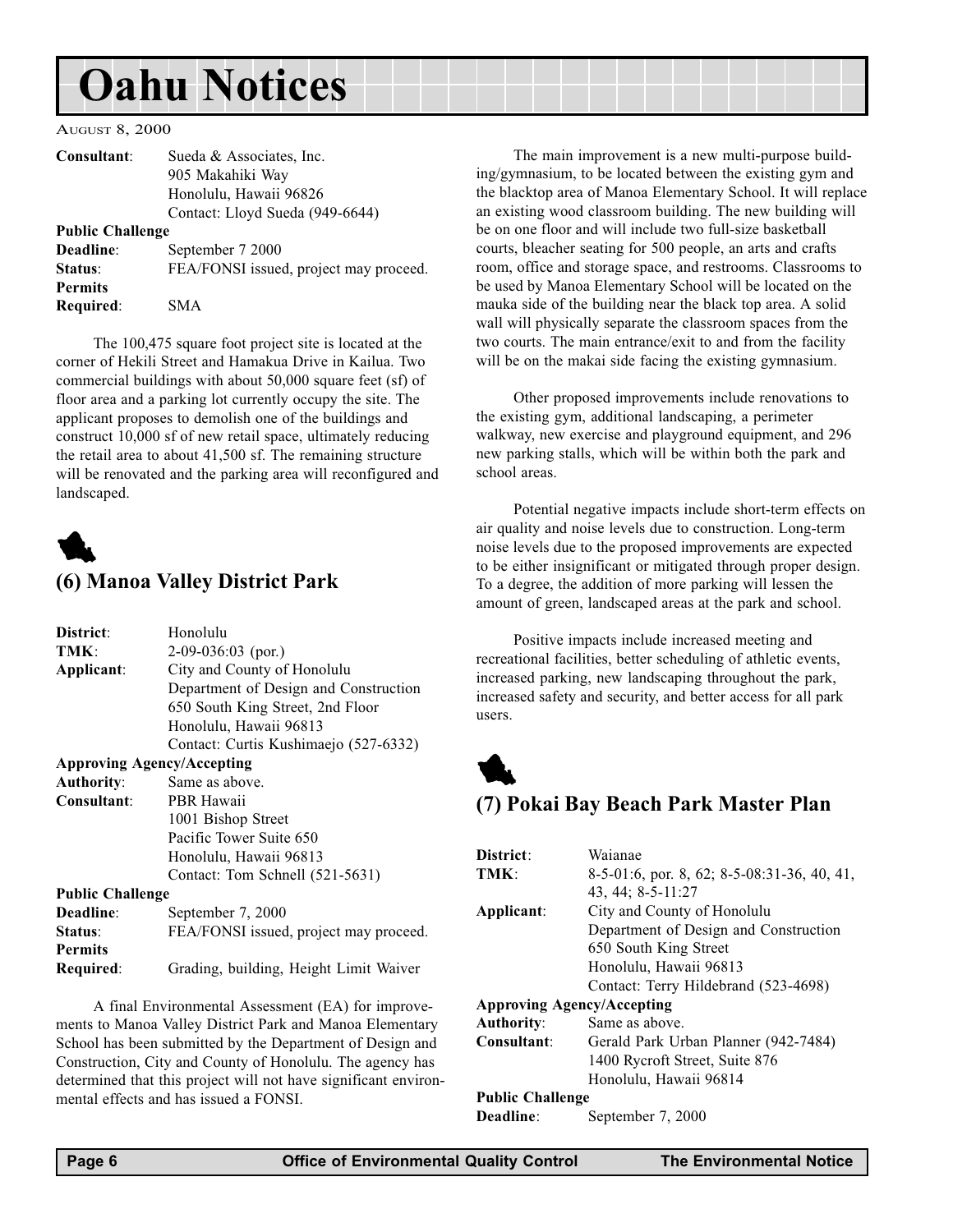<span id="page-6-0"></span>

| Status:          | FEA/FONSI issued, project may proceed.        |  |
|------------------|-----------------------------------------------|--|
| <b>Permits</b>   | SMA, CUP-Minor, grubbing, grading,            |  |
| <b>Required:</b> | stockpiling, building, excavate public right- |  |
|                  | of-way, variance, NPDES                       |  |

The Department of Design and Construction, City and County of Honolulu, has completed a Master Plan for Pokai Bay Beach Park, Waianae Kai, Waianae, Oahu, Hawaii. The purpose of the Master Plan is to guide the orderly expansion of recreation and facility improvements at the Park and to provide shoreline recreation opportunities and facilities for the use and enjoyment of residents and visitors.

The Master Plan for does not recommend significant alterations to the existing Park layout except to site new recreation and support facilities. Facilities such as the existing outdoor showers and lifeguard stations located in the southern and central portions of the Park respectively will be retained. The existing one-story hollow tile bath house near the center of the Park will be renovated into an open, covered pavilion offering shade and views of the entire beach.

An existing parking area on the eastern side of the bath house and an adjoining overflow parking area to the north will be relocated to a new parking area to be built north of Pokai Bay Street. The former parking areas will then be removed and improved for picnic and open space uses.

Land which was licensed to the US Army for recreation use forms the northern most boundary of the Park. This area is fenced and is still being used for US Army functions. The Master Plan proposes demolishing an existing beach rental cottage, relocating the perimeter fence, and developing the area for picnicking and open space.

Two, one-story bath houses of approximately 1,200 square feet are proposed. Both bath houses will have restrooms and changing rooms for men and women. A onestory building slightly over 5,000 square feet in area will be built for use as a public place for ocean recreation classes, displays, and community meetings.

Parking for 212 vehicles will be located in two off-street parking locations. One parking area is an existing paved area located on the southern end of the Park. A larger parking area with 125 standard parking and 6 handicapped stalls is proposed at Pokai Bay Street and Bayview Street.

The cost of improvements is estimated at \$3.7 million (\$1999) and will be funded by the City and County of Honolulu.

# Draft Environmental Impact **Statements**

# 1 (8) Barbers Point Harbor (Kalaeloa) Modifications (Supplemental)

| District:                         | Ewa                                         |
|-----------------------------------|---------------------------------------------|
| TMK:                              | 9-1-014:8, 24, 25, 27                       |
| Applicant:                        | Department of Transportation                |
|                                   | Harbors Division                            |
|                                   | 79 South Nimitz Highway                     |
|                                   | Honolulu, Hawaii 96813                      |
|                                   | Contact: Randal Leong (587-1883)            |
| <b>Approving Agency/Accepting</b> |                                             |
| <b>Authority:</b>                 | Governor, State of Hawaii                   |
|                                   | c/o Office of Environmental Quality Control |
|                                   | 235 South Beretania Street, Suite 702       |
|                                   | Honolulu, Hawaii 96813                      |
| Consultant:                       | Parsons Brinckerhoff                        |
|                                   | 1001 Bishop Street                          |
|                                   | Pacific Tower Suite 3000                    |
|                                   | Honolulu, Hawaii 96813                      |
|                                   | Contact: Colette Sakoda (566-2227)          |
| <b>Public Comment</b>             |                                             |
| Deadline:                         | September 22, 2000                          |
| Status:                           | DEIS First Notice pending public comment.   |
|                                   | Address comments to the applicant with      |
|                                   | copies to the consultant and OEQC.          |
| <b>Permits</b>                    | CZM, CDUP, SMA, Water Use, Noise            |
| Required:                         | Variance                                    |

The U.S. Army Corps of Engineers and the State Department of Transportation, Harbors Division, propose to modify the existing Kalaeloa Barbers Point Harbor. The proposed action consists of the following: Deepening the harbor basin; Deepening the entrance channel; and Constructing a jetty on the north side of the harbor entrance.

Federal and State EISs in the 1970s addressed the development of Barbers Point Harbor. Since harbor development has already undergone both the State and federal EIS processes, a Supplemental EIS has been prepared to address the proposed modifications and the current local conditions.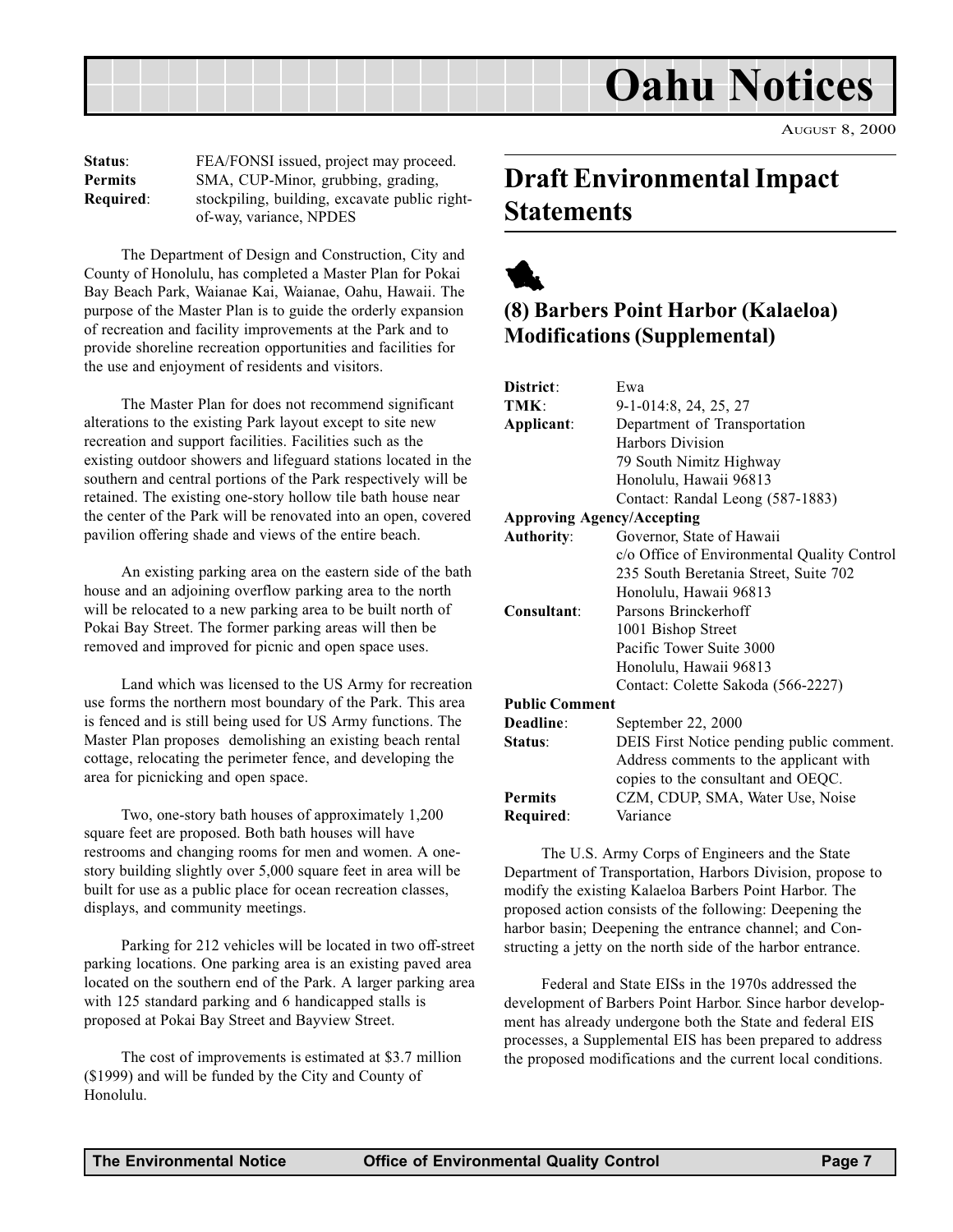# <span id="page-7-0"></span>Oahu Notices

#### AUGUST 8, 2000

Proposed modifications would enhance harbor operations, economic efficiency, and navigational safety. The existing harbor's depth limitation results in higher transportation costs, because shippers must either light-load their larger vessels or use less efficient smaller ones. The jetty would help vessel traffic safety by reducing cross-currents at the harbor entrance. The jetty and deepening would improve wind wave conditions in the harbor, reducing the risk of damaging vessels, cargo, and the environment.

The SEIS evaluates three dredging methods: mechanical, hydraulic, and mechanical with blasting. Harbor operations would continue during construction. Blasting would be used only as a last resort; any blasting would be strictly controlled. Construction noise would not affect most noisesensitive sites such as existing residential neighborhoods, but could affect Ko Olina Lagoon and future Ko Olina residences. Water quality impacts would be limited and temporary. Elevated turbidity from dredging and the proposed jetty would have no lasting effect on mobile and sessile animals. Extensive precautions would minimize disturbance of protected marine species including turtles, whales, and dolphins. Recreational fishing from the shoreline would be restricted during construction, and public access to the jetty would be restricted after project completion for safety.

# National Environmental Policy Act (NEPA)



## (9) Schofield Barracks Wastewater Treatment Plant Effluent Treatment and Disposal (Record of Decision)

| District:  | Wahiawa                               |
|------------|---------------------------------------|
| Applicant: | 25th Infantry Division (Light) and    |
|            | U.S. Army, Hawaii                     |
|            | Schofield Barracks, Hawaii 96857-5013 |
|            | Contact: Alvin Char (656-2878 x 1062) |

The U. S. Army, Hawaii has issued a Record of Decision for the Schofield Barracks Wastewater Treatment Plant Effluent Treatment and Disposal on Oahu, Hawaii. Based on the environmental impact analysis process published in the Final Environmental Impact Statement (EIS), which was

made available for public review in May 2000, the U.S. Army, Hawaii has selected to proceed with the preferred alternative in the Final EIS. This alternative involves upgrading the existing Schofield Barracks Wastewater Treatment Plant from a secondary treatment facility to a tertiary treatment facility producing R-1 quality reclaimed water (pursuant to the Hawaii State Reuse Guidelines), and reusing the reclaimed water for irrigating the Army's Leilehua Golf Course and Kalakaua Golf Course, as well as agricultural lands in Central Oahu. Such lands include the Dole Food Company (DFC) lands and other agricultural interests in Central Oahu with whom the Army can negotiate contracts. Reclaimed water will be stored in reservoirs and holding ponds located on DFC lands or, if necessary, in Wahiawa Reservoir through a new deep water outfall.

A copy of the ROD will be mailed to each agency, organization or individual that provided comments on the project Draft EIS or Final EIS, and other interested parties upon request. For further information on the ROD, please contact:

> Alvin L. Char Chief, Environmental Division Department of Public Works U.S. Army Garrison Hawaii Schofield Barracks, HI 96857-5013 Phone: (808) 656-2878, Ext. 1062

# Previously Published Projects Pending Public Comments

### Draft Environmental Assessments

### **1.** Laie Wastewater Collection System Expansion, Phase I

Applicant: City and County of Honolulu Department of Design and Construction 650 South King Street Honolulu, Hawaii 96813 Contact: Po Chan (523-4324)

#### Approving Agency/Accepting

Authority: Same as above. Public Comment Deadline: August 22, 2000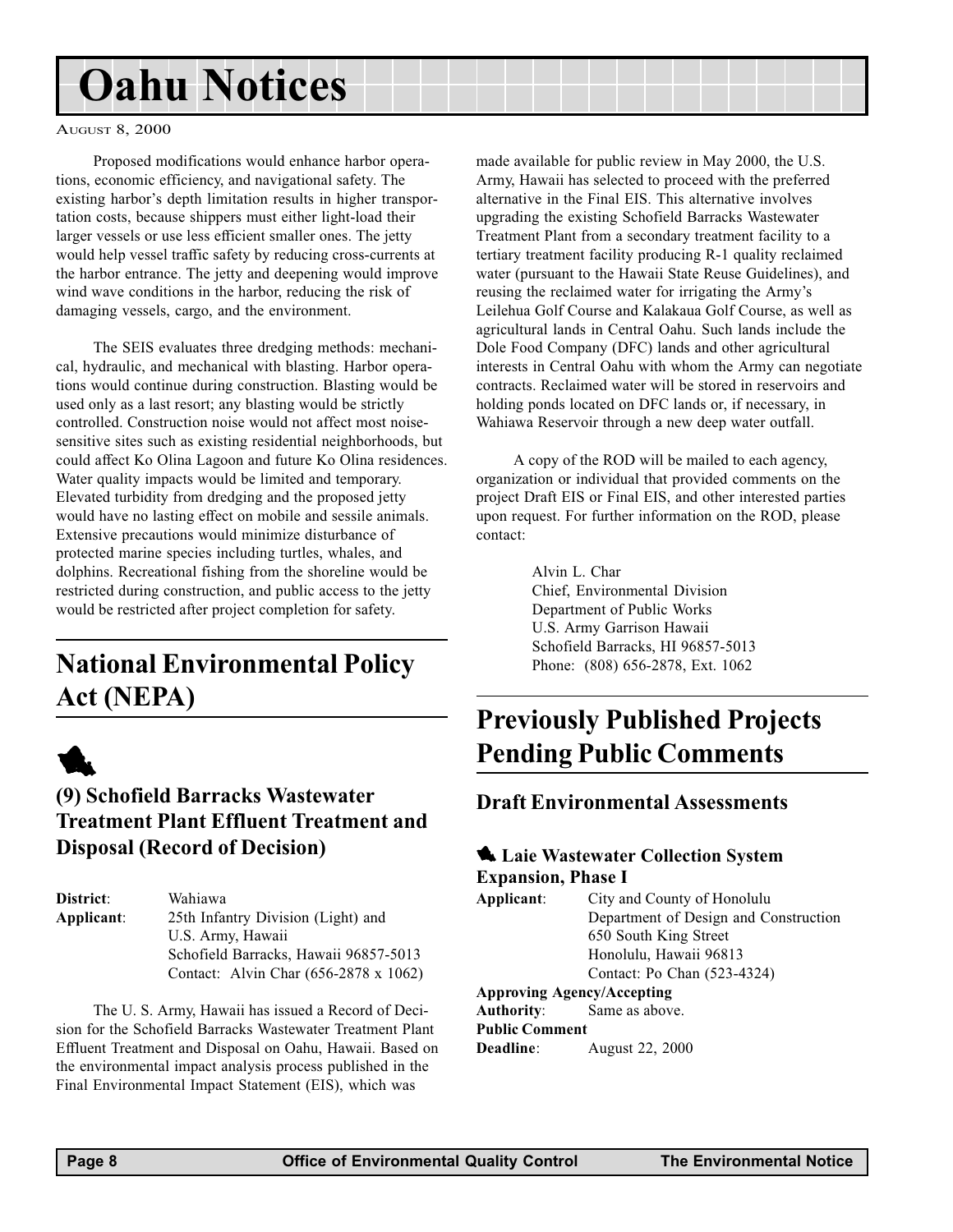<span id="page-8-0"></span>

|                                                         | Waialae Country Club Golf Course                                                                                                                                                                                                                                    |                                                             |                                                                                      |
|---------------------------------------------------------|---------------------------------------------------------------------------------------------------------------------------------------------------------------------------------------------------------------------------------------------------------------------|-------------------------------------------------------------|--------------------------------------------------------------------------------------|
| <b>Improvements</b>                                     |                                                                                                                                                                                                                                                                     | <b>Acceptance N</b>                                         |                                                                                      |
| Applicant:                                              | Waialae Country Club<br>4997 Kahala Avenue<br>Honolulu, Hawaii 96816<br>Contact: Allen Lum (734-2151)                                                                                                                                                               | <b>Kailua-Kaneo</b><br>Plan                                 |                                                                                      |
| <b>Authority:</b><br><b>Public Comment</b><br>Deadline: | <b>Approving Agency/Accepting</b><br>City and County of Honolulu<br>Department of Planning and Permitting<br>650 South King Street<br>Honolulu, Hawaii 96813<br>Contact: Steve Tagawa (523-4817)<br>August 22, 2000<br><b>Final Environmental Impact Statements</b> | Applicant:                                                  | City ar<br>Depart<br>650 So<br>Honolu<br>Contac<br>and<br>Depart<br>650 So<br>Honolu |
| Applicant:                                              | Kailua 272' Reservoir (Supplemental)<br>City and County of Honolulu<br>Board of Water Supply<br>630 South Beretania Street<br>Honolulu, Hawaii 96843<br>Contact: Barry Usagawa (527-5235)<br><b>Approving Agency/Accepting</b>                                      | <b>Approving Agency/Acc</b><br><b>Authority:</b><br>Status: | Contac<br>City ar<br>Depart<br>650 So<br>Honolu<br>Contac<br>FEIS w                  |
|                                                         |                                                                                                                                                                                                                                                                     |                                                             | Plannin                                                                              |

|                                                | $A$ pproving $A$ gency/ $A$ ccepung         |  |
|------------------------------------------------|---------------------------------------------|--|
| <b>Authority:</b><br>Governor, State of Hawaii |                                             |  |
|                                                | c/o Office of Environmental Quality Control |  |
|                                                | 235 South Beretania Street, Suite 702       |  |
|                                                | Honolulu, Hawaii 96813                      |  |
| Status:                                        | FEIS currently being reviewed by OEQC.      |  |

#### **1 Nanakuli 242 Reservoir**

| Applicant:        | City and County of Honolulu             |
|-------------------|-----------------------------------------|
|                   | Board of Water Supply                   |
|                   | 630 South Beretania Street              |
|                   | Honolulu, Hawaii 96843                  |
|                   | Contact: Barry Usagawa (527-5235)       |
|                   | <b>Approving Agency/Accepting</b>       |
| <b>Authority:</b> | Governor, State of Hawaii               |
|                   | c/o Office of Environmental Quality Cor |

| Authority. | <b>OUVELLIOI, State Of Hawall</b>           |
|------------|---------------------------------------------|
|            | c/o Office of Environmental Quality Control |
|            | 235 South Beretania Street, Suite 702       |
|            | Honolulu, Hawaii 96813                      |
| Status:    | FEIS currently being reviewed by OEQC.      |

# **Notices**

# bhe-Kahaluu Facilities

| Applicant:                        | City and County of Honolulu             |
|-----------------------------------|-----------------------------------------|
|                                   | Department of Design & Construction     |
|                                   | 650 South King Street                   |
|                                   | Honolulu, Hawaii 96813                  |
|                                   | Contact: Carl Arakaki (523-4671)        |
|                                   | and                                     |
|                                   | Department of Environmental Services    |
|                                   | 650 South King Street                   |
|                                   | Honolulu, Hawaii 96813                  |
|                                   | Contact: Kenneth Sprague (527-6663)     |
| <b>Approving Agency/Accepting</b> |                                         |
| <b>Authority:</b>                 | City and County of Honolulu             |
|                                   | Department of Planning and Permitting   |
|                                   | 650 South King Street                   |
|                                   | Honolulu, Hawaii 96813                  |
|                                   | Contact: Randall Fujiki (523-4432)      |
| Status:                           | FEIS was accepted by the Department of  |
|                                   | Planning & Permitting, City & County of |
|                                   | Honolulu on July 12, 2000.              |
|                                   |                                         |
|                                   |                                         |

1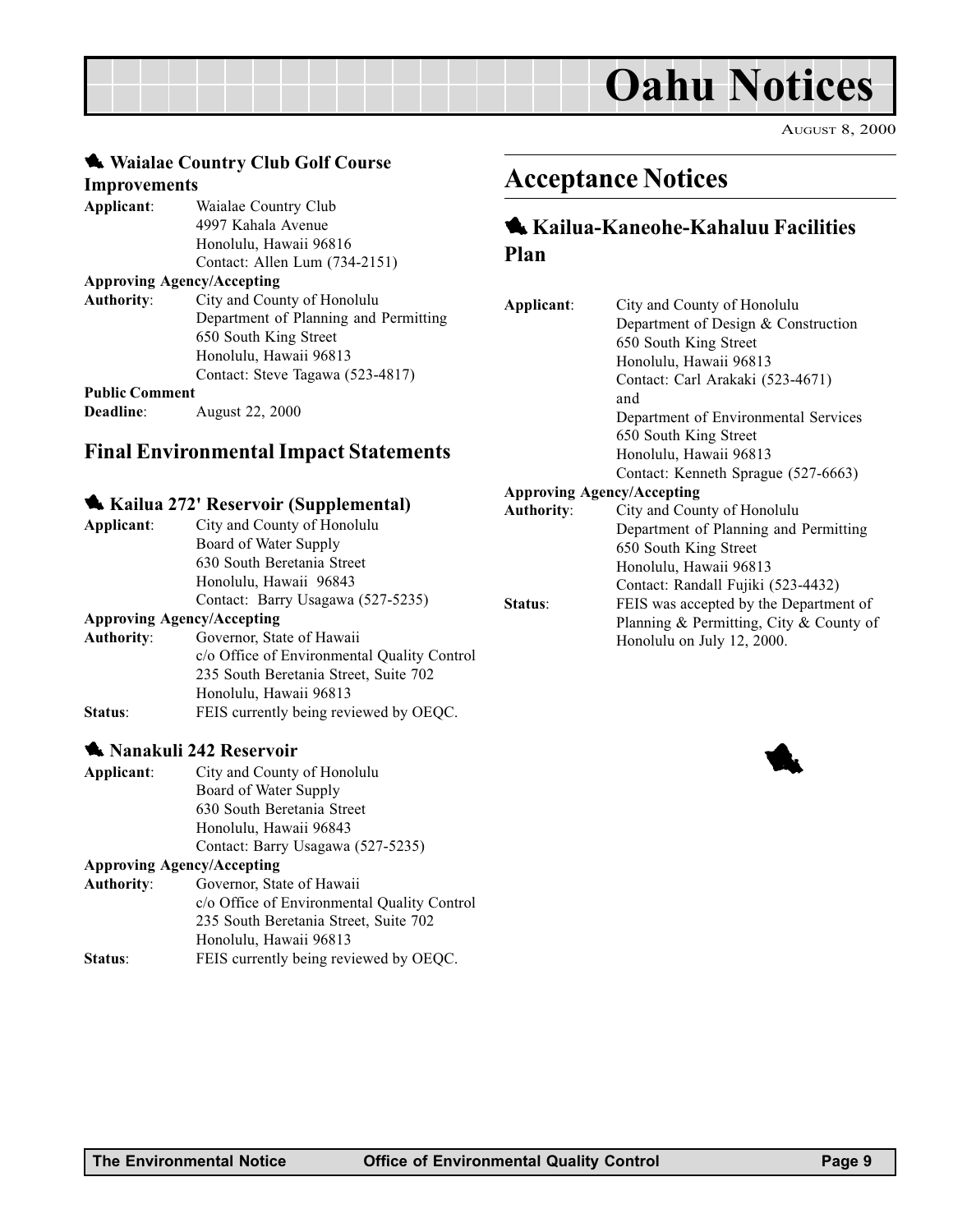# <span id="page-9-0"></span>Maui Notices

AUGUST 8, 2000



and Kahului Beach Road, two roadways which connect the towns of Kahului and Wailuku on Maui's central isthmus. The majority of Kanaloa Avenue is a four-lane travelway, however the northern 1600 feet of the roadway, between (north) Mikohu Loop and Kahului Beach Road, is a two-lane roadway without curb, gutter, or sidewalks.

The Maui County Department of Public Works and Waste Management is proposing improvements to the 2-lane section including: widening the existing travelway from 2 to 4 lanes; incorporating bike lanes on each side of the roadway; installing concrete curb, gutters and sidewalks; providing a grassed shoulder; replacing and improving the drainage system.

With these improvements, Kanaloa Avenue's 4-lane travelway will be completed between Kahului Beach Road and Ka'ahumanu Avenue.

Required: Building

Permits

Public Comment

250 South High Street Wailuku, Hawaii 96793

Wailuku, Hawaii 96793

Status: DEA First Notice pending public comment.

Consultant: Wayne Arakaki (242-5868) P.O. Box 884

Deadline: September 7, 2000

Contact: Joseph Alueta (270-7735)

Address comments to the applicant with copies to the approving agency or accepting authority, the consultant and OEQC.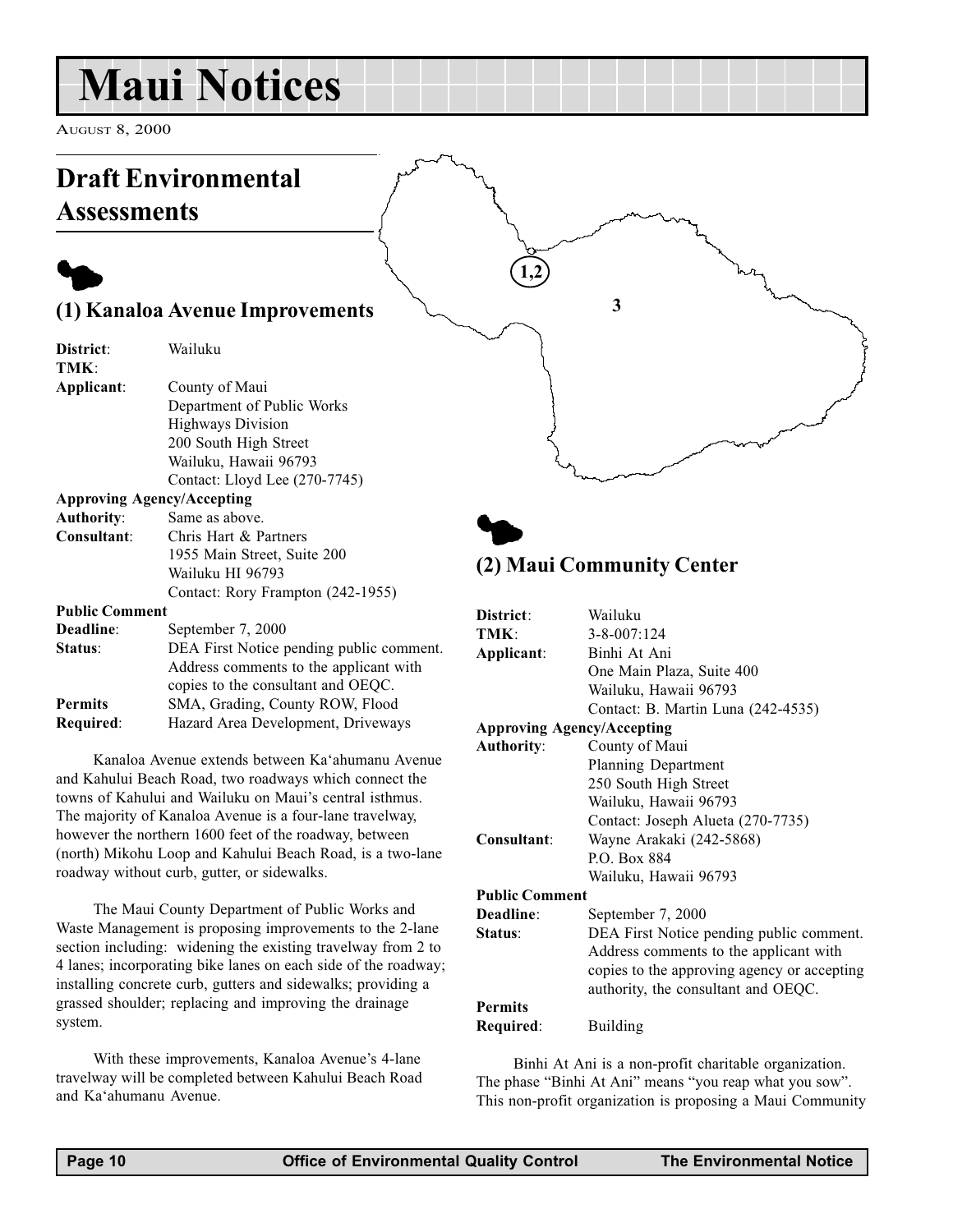<span id="page-10-0"></span>

Center in Kahului across the street from the Maui Waena Intermediate School. The vacant parcel is approximately 2 acres and located at the base of a sandy hill along Onehee Avenue near the entrance to Maui Lani.

The project site is located in the State Urban District and as recently been zoned P-1 Public/Quasi-Public. The project area is designated Public/Quasi-Public in the Wailuku-Kahului Community Plan.

Although the project was originally designed for the Maui Filipino Community it will be open to all citizens of Maui County and thus the name change to the Maui Community Center. The proposed center will be approximately 11,063 sq.ft. which will include a large hall, pavilion, rest rooms, kitchen facilities and 94 parking stalls. All buildings will be one story in height. Retaining walls will also be built along the rear of the property to prevent erosion of the sandy hill.

The new Maui Community Center will help alleviate the growing public demand for large community centers for large gatherings. The Community Center will have limited hours, with a closing time of 10:00PM to limit any noise impact on the nearby residents. The total cost of the project is estimated at 1.5 million dollars coming from a combination of State, County, and Private funds.



## (3) Upcountry Maui NAPA Auto Parts Store, Retail Space and Office Space

| District:  | Makawao-Pukalani-Kula              |  |  |
|------------|------------------------------------|--|--|
| TMK:       | $2 - 3 - 025:015$                  |  |  |
| Applicant: | United Auto Parts, Inc.            |  |  |
|            | P.O. Box 584                       |  |  |
|            | Kahului, Hawaii 96733-7048         |  |  |
|            | Contact: Edwin Fujinaka (871-6266) |  |  |

#### Approving Agency/Accepting

| <b>Authority:</b> | County of Maui                    |
|-------------------|-----------------------------------|
|                   | Department of Planning            |
|                   | 250 South High Street             |
|                   | Wailuku, Maui, Hawaii 96793       |
|                   | Contact: John E. Min (270-7735)   |
| Consultant:       | Chris Hart & Partners             |
|                   | 1955 Main Street, Suite 200       |
|                   | Wailuku HI 96793                  |
|                   | Contact: Rory Frampton (242-1955) |

| <b>Public Comment</b> |                                             |
|-----------------------|---------------------------------------------|
| Deadline:             | September 7, 2000                           |
| Status:               | DEA First Notice pending public comment.    |
|                       | Address comments to the applicant with      |
|                       | copies to the approving agency or accepting |
|                       | authority, the consultant and OEQC.         |
| <b>Permits</b>        |                                             |
| Required:             | Community Plan Amendment, Zoning,           |
|                       | Building                                    |

United Auto Parts, Inc., is requesting a Community Plan Amendment from Single-Family to Business/Commercial and a Change in Zoning from R-2, Residential, to B-CT, Country Town Business, in order to develop retail and office space on a residentially zoned, 60,520 square feet lot, situated on the corner of Haleakala Highway and Healani Place in Pukalani, Maui.

It is anticipated that the proposed project will be developed in two phases. Phase I will consist of an approximate 7,500 square feet NAPA Auto Parts Store, 5,700 square feet of additional retail space, and 3,200 square feet of office space. The uses would be contained within three buildings. One building would contain the NAPA Store. The other two buildings would be two-story structures with office space on the second floor and retail on the first. Phase II may include 4,000 square feet of additional retail space and 2,600 square feet of office space.

The primary vehicle access for the project will be off Old Haleakala Highway, with a secondary access off of Healani Place. A separate left turn storage lane will be provided along Old Haleakala Highway for traffic turning into the proposed project.

As part of the project's improvements, road widening and concrete curbs and gutters and sidewalks will be constructed along the adjoining halves of Old Haleakala Highway and Healani Place fronting the project site. The improvements will be designed to provide for ultimate right-of-way widths of 56 feet for Old Haleakala Highway and 44 feet for Healani Place.

The proposed project has been designed in conformance with the Makawao-Pukalani-Kula Country Town Design Guidelines. Construction is anticipated to begin once all of the required State and County Permits have been issued.

The proposed project is not anticipated to have any significant environmental impacts; therefore, it is anticipated that a "Finding of No Significant Impacts" will be made by the Department of Planning.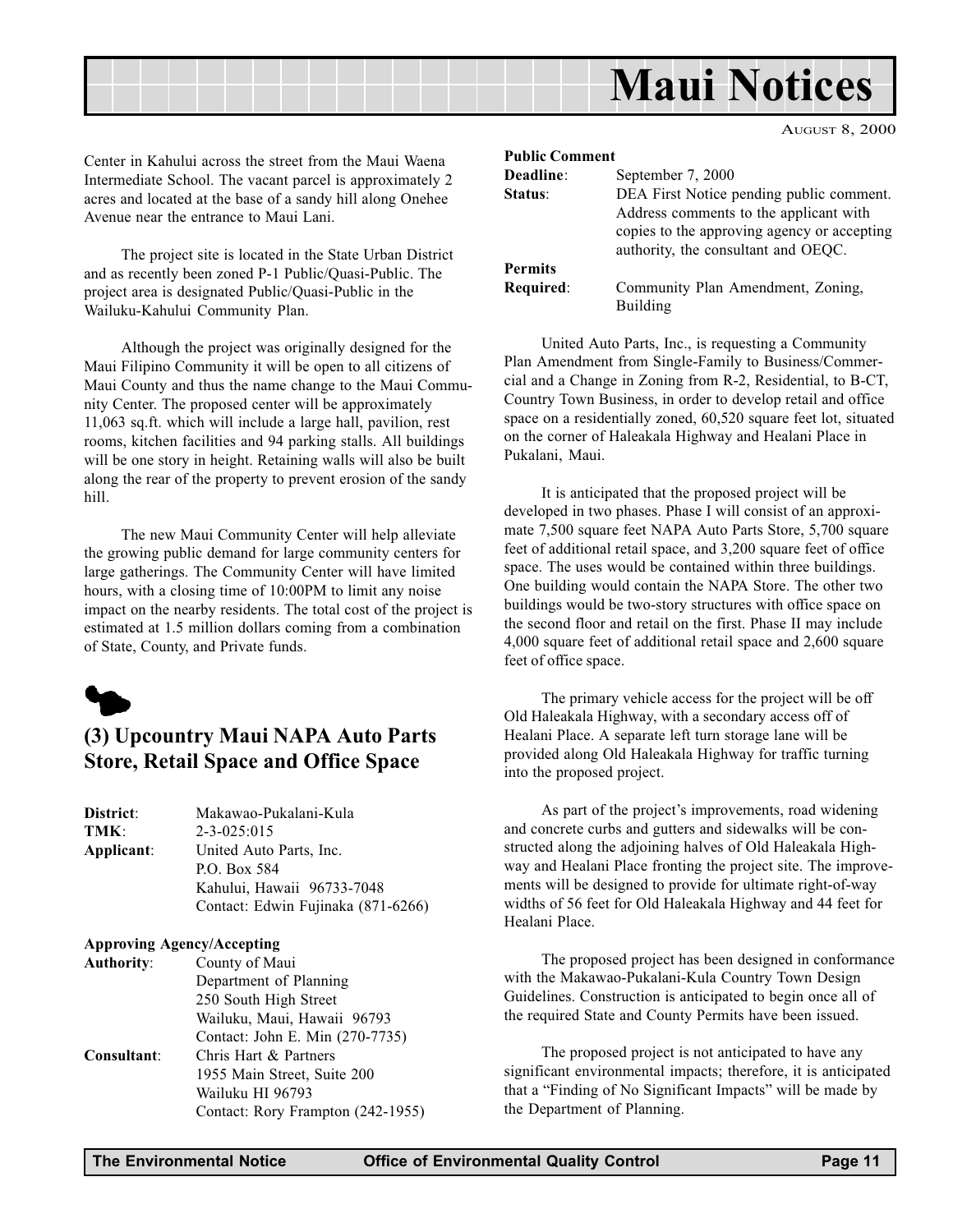# <span id="page-11-0"></span>Maui Notices

AUGUST 8, 2000

# Previously Published Projects

### Draft Environmental Assessments

#### $\blacktriangleright$  **Kaanapali Five-Lot Subdivision**

Applicant: SunStone Realty Partners, LLC 1001 Bishop Street, Pauahi Ste. 1250 Honolulu, Hawaii 96813 Contact: Curtis DeWeese (523-9881)

#### Approving Agency/Accepting

Authority: County of Maui, Department of Planning 250 South High Street Wailuku, Hawaii 96793 Contact: Daren Suzuki (270-7735)

#### Public Comment

Deadline: August 22, 2000

#### **5 Makena Estates**

Applicant: Makena Estates, L.L.C. 3620 Baldwin Avenue, Suite 107 Makawao, Hawaii 96768 Contact: Martin W. Quill (573-1559)

# Previously Published Projects Pending Public Comments

#### Draft Environmental Assessments

#### 7 Anahola Central Office Complex

Applicant: Department of Hawaiian Home Lands P.O. Box 1879 Honolulu, Hawaii 96805 Contact: Linda Chinn (587-6432)

### Approving Agency/Accepting

Authority: Same as above. Public Comment Deadline: August 22, 2000

#### 7 McBeath Single Family Residence

Applicant: Dale McBeath (415-457-3661) 13 Quarry Road San Rafael, CA 94901

#### Approving Agency/Accepting

Authority: County of Maui

Department of Planning 250 South High Street Wailuku, Maui, Hawaii 96793 Contact: Daren Suzuki (270-7735)

#### Public Comment

Deadline: August 22, 2000

# Withdrawals



### Awalau Water Treatment Facility

The County of Maui, Department of Water Supply has withdrawn the draft EA for the Awalau Water Treatment Facility effective July 17, 2000. The draft EA was originally published in the April 23, 1995 issue of the OEQC Bulletin.



| <b>Kauai Notices</b> |  |  |  |  |
|----------------------|--|--|--|--|

#### Approving Agency/Accepting

Authority: Department of Land and Natural Resources P.O. Box 621 Honolulu, Hawaii 96809 Contact: Lauren Tanaka (587-0385) Public Comment

Deadline: August 22, 2000

# **Withdrawals**



#### Anahola Deepwell No. 3

The County of Kauai, Department of Water has withdrawn the draft EA for the Anahola Deepwell No. 3 project effective July 18, 2000. The draft EA was published in the June 8, 1994 issue of the OEQC Bulletin.

 $\bullet$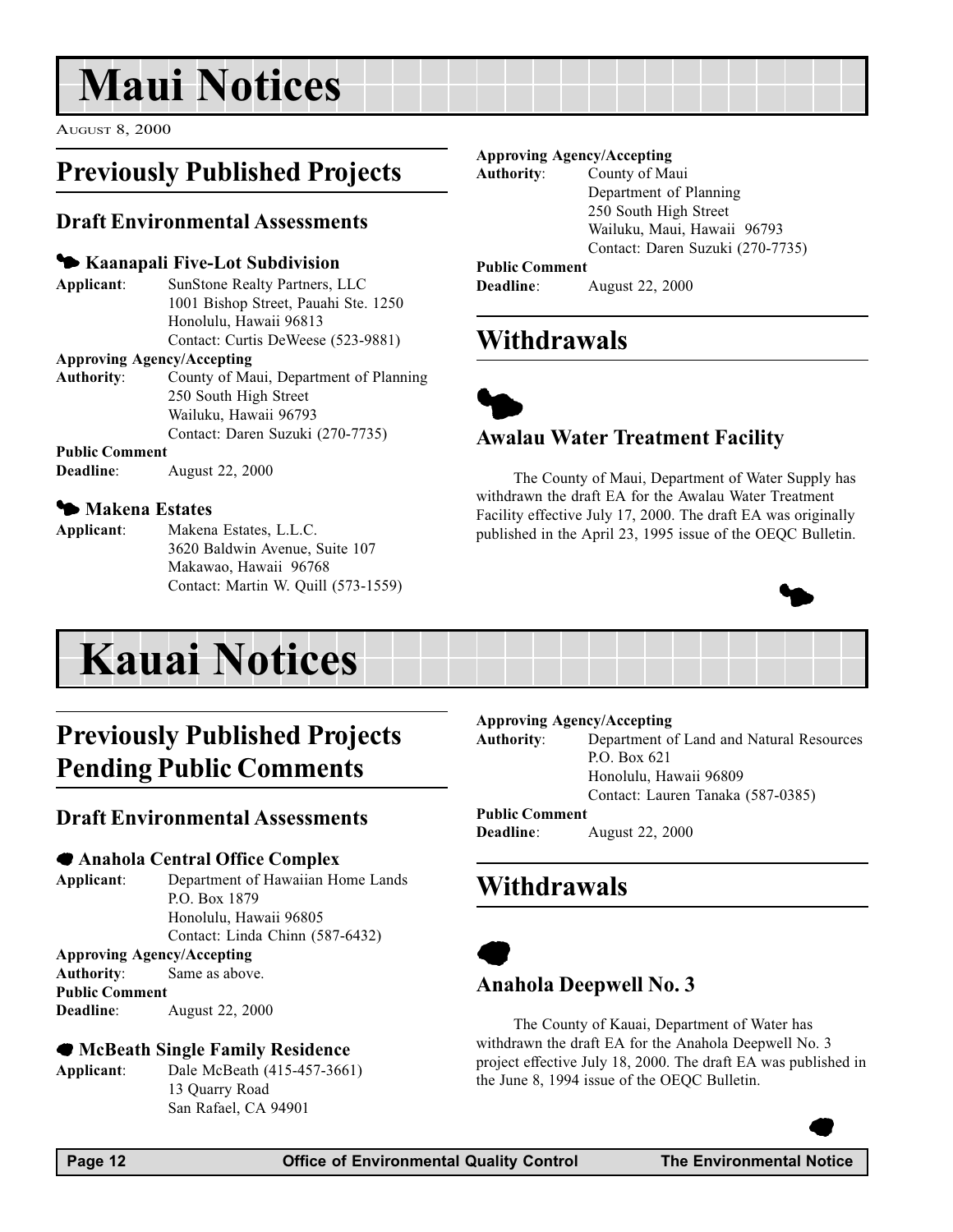# Hawaii Notices

AUGUST 8, 2000

# <span id="page-12-0"></span>Draft Environmental **Assessments**



| District:             | North Kona                                  |  |  |
|-----------------------|---------------------------------------------|--|--|
|                       |                                             |  |  |
| TMK:                  | 7-5-10:por. of $7$                          |  |  |
| Applicant:            | Hawaii Island Community Development         |  |  |
|                       | 99 Aupuni Street, Suite 104                 |  |  |
|                       | Hilo, Hawaii 96720                          |  |  |
|                       | Contact: Keith Kato (969-1158)              |  |  |
|                       | <b>Approving Agency/Accepting</b>           |  |  |
| <b>Authority:</b>     | Mayor, County of Hawaii                     |  |  |
|                       | 25 Aupuni Street                            |  |  |
|                       | Hilo, Hawaii 96720                          |  |  |
|                       | Contact: Rex Jitchaku (961-8379)            |  |  |
| Consultant:           | Brian Nishimura (935-7692)                  |  |  |
|                       | 101 Aupuni Street, #217                     |  |  |
|                       | Hilo, Hawaii 96720                          |  |  |
| <b>Public Comment</b> |                                             |  |  |
| Deadline:             | September 7, 2000                           |  |  |
| Status:               | DEA First Notice pending public comment.    |  |  |
|                       | Address comments to the applicant with      |  |  |
|                       | copies to the approving agency or accepting |  |  |
|                       | authority, the consultant and OEQC.         |  |  |
| <b>Permits</b>        | UIC, DWS approval, subdivision, OHCD        |  |  |
| Required:             | plan approval                               |  |  |

The Hawaii Island Community Development Corporation (HICDC) is proposing to develop the Hualalai Elderly Housing Project - Phase II, for low income elderly residents on approximately 4.2 acres of land in Kailua-Kona, Hawaii. The project will consist of 36 one-bedroom/one bath units with approximately 500 square feet of living area per unit. Other improvements will include extensive landscaping, 36 regular parking stalls, 4 accessible stalls, a common building with laundry facilities, open and covered patio, ofice and storage space.

Access to the site will be provided from Hualalai Road which is a County owned and maintained roadway. All utilities including County water is available to the site. Sewage disposal will be handled with an on-site septic system.

2

Construction for the proposed project is expected to begin in January, 2001, and be completed in October, 2001. The total project cost is estimated at approximately \$5.5 million.

The Great Wall of Kuakini, determined to be significant under criterion of the National Register of Historic Places and Chapter 6E of the Hawaii Revised Statutes, is present on the property. A ten meter wide buffer zone will be provided to ensure that the Great Wall of Kuakini is left intact and will not be disturbed by the project.

# $\blacktriangleright$ (2) Wilson Single-Family Residence and Related Improvements

| District:  | South Kona                         |
|------------|------------------------------------|
| TMK:       | $8 - 3 - 5:6$                      |
| Applicant: | Alexander Wilson                   |
|            | 26875 Nina Pl.                     |
|            | Los Altos Hills, CA 94022          |
|            | Contact: Gregory Mooers (885-6839) |

1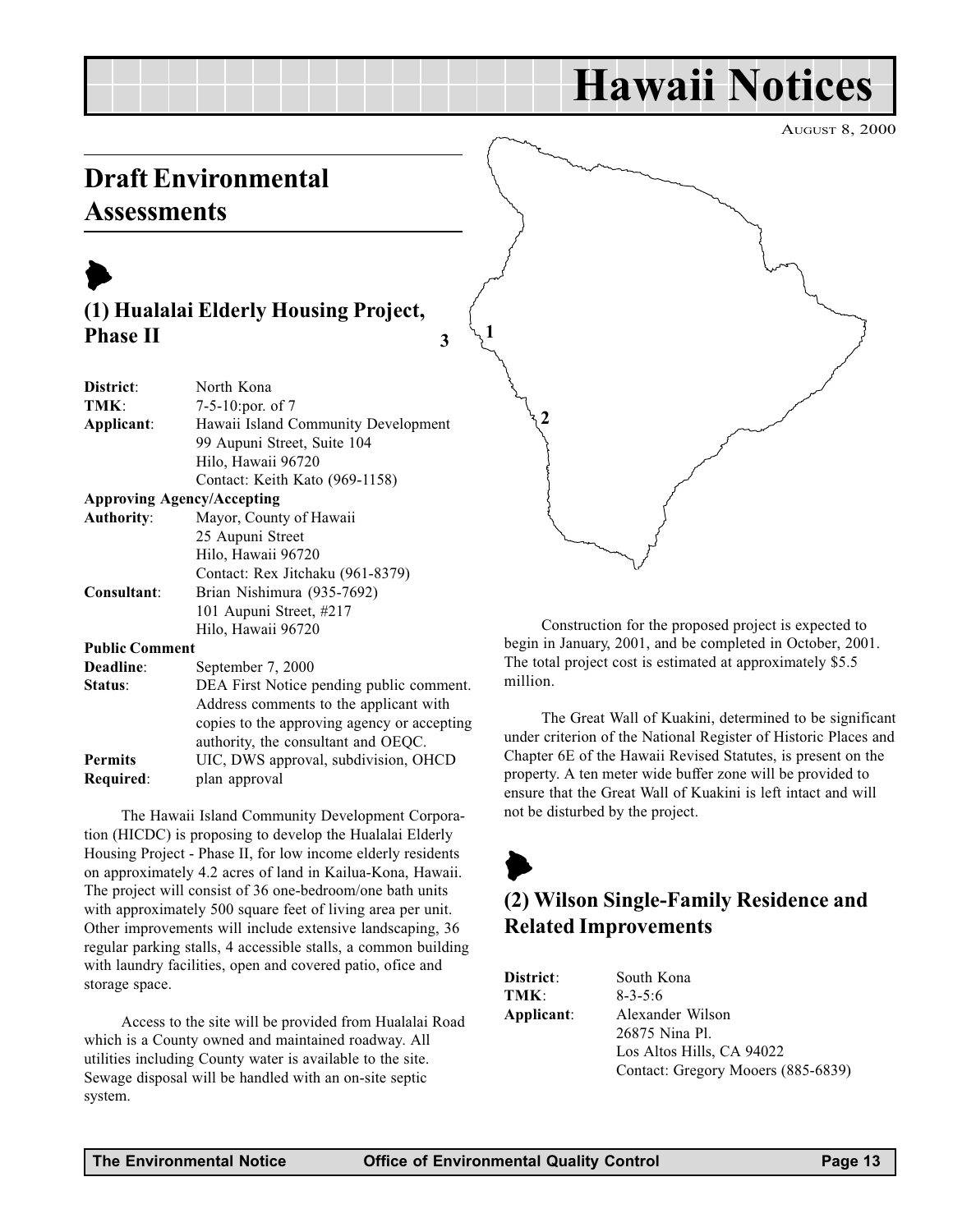# <span id="page-13-0"></span>Hawaii Notices

AUGUST 8, 2000

#### Approving Agency/Accepting

| <b>Authority:</b>     | Department of Land and Natural Resources    | <b>Authority:</b>  |
|-----------------------|---------------------------------------------|--------------------|
|                       | 1151 Punchbowl Street, Room 220             |                    |
|                       | Honolulu, Hawaii 96813                      |                    |
|                       | Contact: Eric Hill (587-0383)               |                    |
| Consultant:           | Mooers Enterprises                          |                    |
|                       | P. O. Box 1101                              | Consultant:        |
|                       | Kamuela, Hawaii 96743                       |                    |
|                       | Contact: Gregory Mooers (885-6839)          |                    |
| <b>Public Comment</b> |                                             |                    |
| Deadline:             | September 7, 2000                           | <b>Public Comn</b> |
| Status:               | DEA First Notice pending public comment.    | Deadline:          |
|                       | Address comments to the applicant with      |                    |
|                       | copies to the approving agency or accepting | The U.S            |
|                       | authority, the consultant and OEQC.         | with a group       |
| <b>Permits</b>        |                                             | Sequestration      |
| Required:             | CDU, building                               | scientific issu    |

 Proposed single-family residence (SFR) in Keawaiki Beach Lots, makai of Puuhonua Road with related improvements. Proposed land uses include demolishing an existing dilapidated SFR and construction of a new SFR with a swimming pool, detached garage and paved driveway. The property deed includes a right of way for the "rights of others" to use an identified, but possibly abandoned trail. The applicant proposes to relocate the trail near to the existing road at the property's mauka property line. The proposed SFR would be built over the current right of way.

# National Environmental Policy Act (NEPA)

# $\blacktriangleright$

## (3) Ocean Sequestration of  $\mathrm{CO}_2$  Field Experiment (Draft EA)

| District:  | North Kona                                |
|------------|-------------------------------------------|
| TMK:       | n/a                                       |
| Applicant: | U.S. Department of Energy                 |
|            | National Energy Technology Laboratory     |
|            | P.O. Box 10940                            |
|            | Pittsburgh, PA 15236-0940                 |
|            | Contact: Dr. Perry Bergman (412-386-4890) |

#### Approving Agency/Accepting

| <b>Authority:</b>     | U.S. Department of Energy                  |
|-----------------------|--------------------------------------------|
|                       | National Energy Technology Laboratory      |
|                       | P.O. Box 10940                             |
|                       | Pittsburgh, PA 15236-0940                  |
|                       | Contact: Lloyd Lorenzi, Jr. (412-386-6159) |
| Consultant:           | Planning Solutions, Inc.                   |
|                       | 1210 Auahi Street, Suite 221               |
|                       | Honolulu, HI 96814                         |
|                       | Contact: Perry White (593-1288)            |
| <b>Public Comment</b> |                                            |

September 8, 2000

S. Department of Energy proposes to participate of international organizations in an Ocean Sequestration of CO<sub>2</sub> Field Experiment to investigate scientific issues related to sequestering carbon dioxide  $(CO_2)$ in deep ocean waters. The experiment would involve intermittent, about two-hour each, releases of liquid  $\mathrm{CO}_2^{\phantom{\dag}}$  at a depth of 800 meters, approximately 2.6 kilometers off Keahole Point on the Kona coast of western Hawaii, during a two-week period in mid-2001.

 $\rm CO_{2}$  would be pumped at a flow rate between 1.6 and 16 gallons per minute through flexible tubing from a surface vessel to a nozzle attached to a retrievable platform resting on the ocean floor. Monitoring to characterize physical and chemical changes and environmental effects would be accomplished using remotely operated vehicles, bottom arrays of analytical equipment, and grab sampling from surface vessels.

The major impact would be creation of liquid  $CO<sub>2</sub>$ droplets that initially ascend, dissolve into surrounding seawater, and temporarily increase acidity in the carbonenriched water. The ocean field of  $CO<sub>2</sub>$  droplets, carbonenriched water, and increased acidity would achieve a steady state in vertical rise within 30 minutes, at a point about 500- 650 meters below the surface. The peak acidity level would persist for a maximum of three hours; ocean currents would dissipate the increased acidity to background levels. Studies of effects on marine organisms due to the maximum expected acidity level suggest that an exposure well in excess of three hours would be needed to produce adverse effects.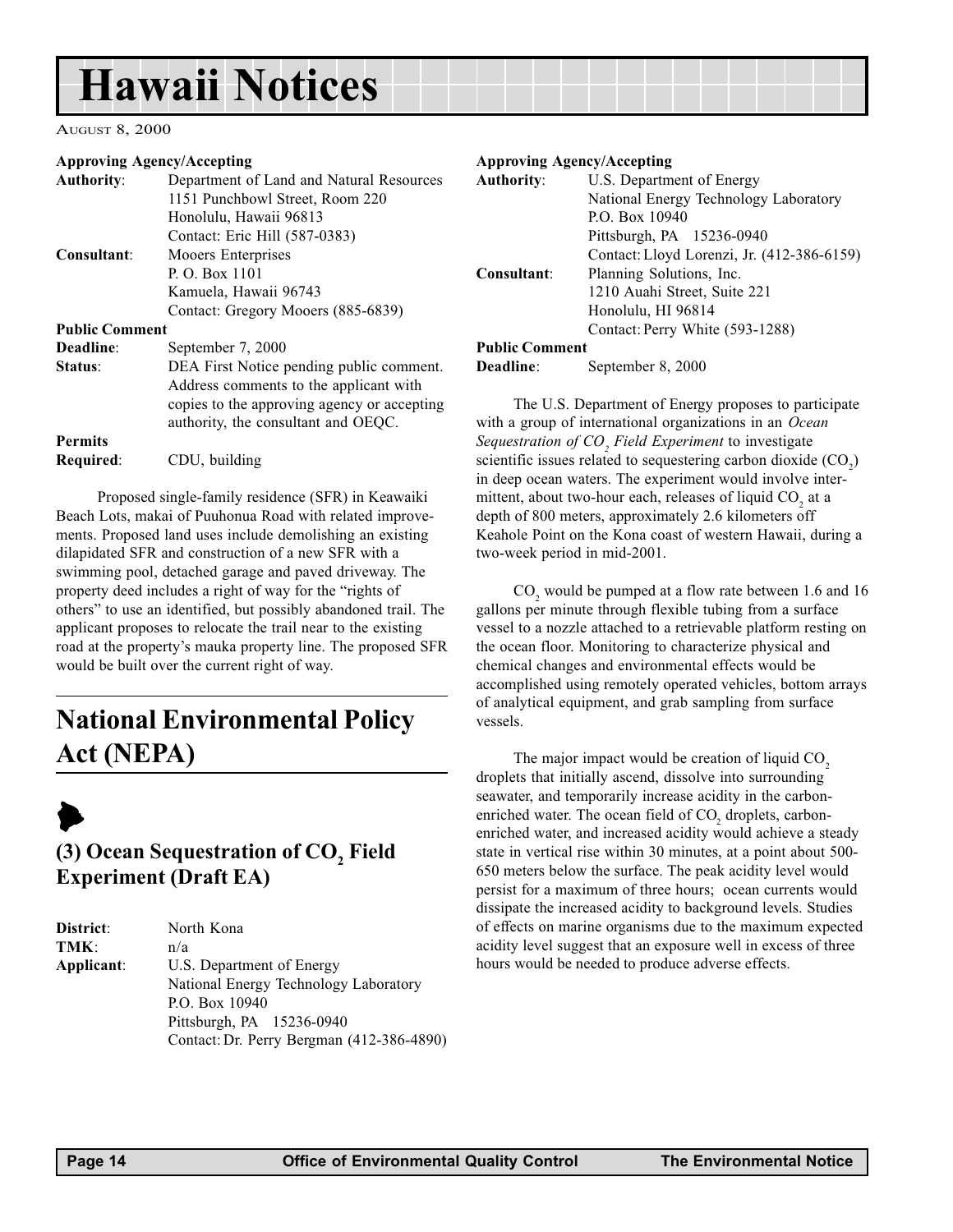# Hawaii Notices

AUGUST 8, 2000

# <span id="page-14-0"></span>Previously Published Projects Pending Public Comments

### Draft Environmental Assessments

#### 6 Kawaihae 1.0 Million Gallon Tank

Applicant: Department of Hawaiian Home Lands 1099 Alakea Street, 12th floor Honolulu, Hawaii 96813 Contact: Gerald Lee (587-6447) Approving Agency/Accepting Authority: Same as above.

Public Comment Deadline: August 22, 2000

### 6 U.S. Coast Guard Differential Global

#### Positioning System Site

| Applicant: | United States Coast Guard         |
|------------|-----------------------------------|
|            | 300 Ala Moana Blvd., Room 8-122   |
|            | Honolulu, Hawaii 96850            |
|            | Contact: Jay Silberman (541-2077) |
|            |                                   |

#### Approving Agency/Accepting

Authority: Department of Land and Natural Resources Land Division P.O. Box 936 Hilo, Hawaii 96721 Contact: Harry Yada (974-6203)

#### Public Comment

Deadline: August 22, 2000

#### $\blacktriangleright$  Hilo Judiciary Complex – Proposed Site at Kaikoo Mall

Applicant: Department of Accounting and General Services 1151 Punchbowl Street Honolulu, Hawaii 96813 Contact: Tyler Fujiyama (586-0492) Approving Agency/Accepting

Authority: Same as above. Public Comment Deadline: August 22, 2000

## Draft Environmental Impact Statements

#### 6 Keopuka Lands

| Applicant:                        | Pacific Star, LLC                 |  |  |
|-----------------------------------|-----------------------------------|--|--|
|                                   | c/o 159 Halai Street              |  |  |
|                                   | Hilo, Hawaii 96720                |  |  |
|                                   | Contact: William Moore (935-0311) |  |  |
| <b>Approving Agency/Accepting</b> |                                   |  |  |
| <b>Authority:</b>                 | County of Hawaii                  |  |  |
|                                   | Planning Department               |  |  |
|                                   | 25 Aupuni Street, Room 109        |  |  |
|                                   | Hilo, Hawaii 96720                |  |  |
|                                   | Contact: Alice Kawaha (961-8288)  |  |  |
| Consultant:                       | PBR Hawaii-Hilo Office            |  |  |
|                                   | 101 Aupuni Street, Suite 310      |  |  |
|                                   | Hilo, Hawaii 96720                |  |  |
|                                   | Contact: James Leonard (961-3333) |  |  |
| <b>Public Comment</b>             |                                   |  |  |
| Deadline:                         | September 6, 2000                 |  |  |

# Withdrawals



# Puukapu Exploratory Well Drilling

The County of Hawaii's Department of Water Supply has withdrawn the draft EA for the Puukapu Exploratory Well Drilling effective July 24, 2000. The draft EA was originally published in the May 23, 1995 issue of the OEQC Bulletin.

 $\blacktriangleright$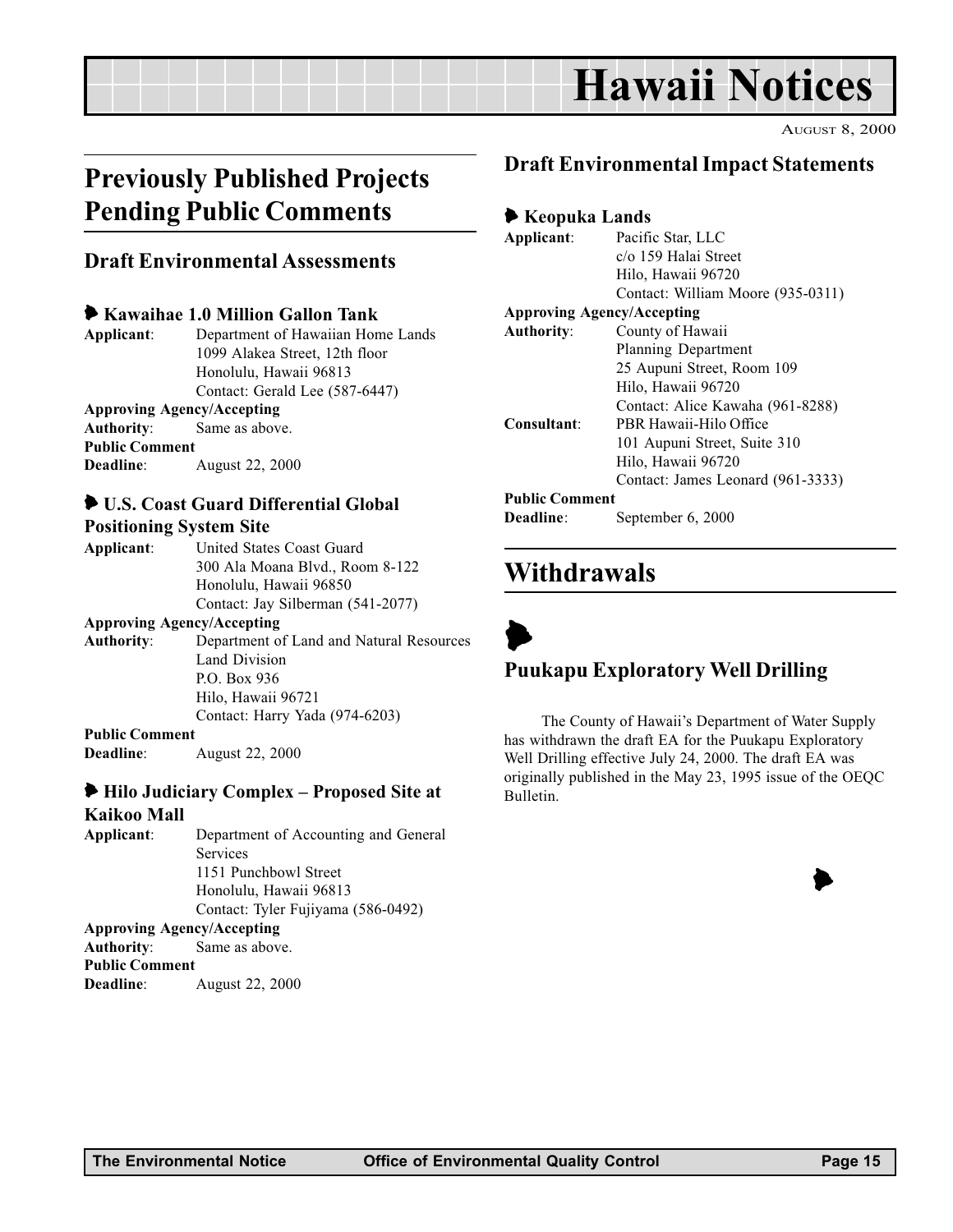# Shoreline Notices

AUGUST 8, 2000

### Shoreline Certification Applications

Pursuant to § 13 -222-12, HAR the following shoreline certification applications are available for inspection at the DLNR District Land Offices on Kauai, Hawaii and Maui and at Room 220, 1151 Punchbowl St., Honolulu, Oahu (Tel: 587-0414). All comments shall be submitted in writing to the State Land Surveyor, 1151 Punchbowl Street, Room 210, Honolulu, HI 96813 and postmarked no later than fifteen (15) calendar days from the date of the public notice of the application.

| Case<br>No. | Date<br>Received | Location                                                                                                                                                                                                                                                                                                           | Applicant                                                                      | Tax Map<br>Key                           |
|-------------|------------------|--------------------------------------------------------------------------------------------------------------------------------------------------------------------------------------------------------------------------------------------------------------------------------------------------------------------|--------------------------------------------------------------------------------|------------------------------------------|
| $HA-231$    | 07/18/00         | The whole of R.P. 7044, Land Commission<br>Award 7366, Apana 2 to Kukai situated at<br>Keauhou 2 <sup>nd</sup> , North Kona, Island of<br>Hawaii, Hawaii (78-131 Ehukai Street)                                                                                                                                    | Wes Thomas<br>Associates, for<br>Catherine Evans                               | $7 - 8 - 12:$<br>por. 001                |
|             |                  | Purpose: County Building Permit                                                                                                                                                                                                                                                                                    |                                                                                |                                          |
| $HA-229$    | 07/18/00         | Portion of R.P. 7523, Land Commission<br>Award 4452, Apana 4 to H. Kalama<br>situated at Anaehoomalu, South Kohala,<br>Island of Hawaii, Hawaii (Vacant)<br>Purpose: Subdivision Approval                                                                                                                          | Engineers<br>Surveyors Hawaii,<br>Inc., for<br>Waikoloa Land &<br>Cattle Co.   | $6 - 9 - 07:$<br>013                     |
| $MA-231$    | 07/21/00         | Parcel 8, Portion of Land Commission<br>Award 5768, Apana 4 situated at<br>Honokohau, Lahaina, , Island of Maui,<br>Hawaii (Vacant)<br>Purpose: Obtain permit to construct new<br>dwelling                                                                                                                         | Valera, Inc., for<br>James and<br>Victoria McCarty                             | $4 - 1 - 02$ :<br>$008$                  |
| $MA-232$    | 07/21/00         | Lot 8 Kuau Tract situated at Kuau,<br>Island of Maui, Hawaii (Vacant)<br>Purpose: Obtain permit to construct new<br>dwelling                                                                                                                                                                                       | Valera, Inc., for<br>Del Mar Pacific<br>Group, LLC                             | $2 - 6 - 09:$<br>010                     |
| $MA-233$    | 07/21/00         | Lot 4-A of Pryor Subdivision, Lot B of<br>Lindberg Subdivision, R. P. 3526, Land<br>Commission Award 10157 to Moeloa<br>situated at Maulili, Kipahula, Hana,<br>Island of Maui, Hawaii<br>Purpose: Subdivision Approval                                                                                            | Valera, Inc., for<br>Michael E. Love                                           | $1 - 6 - 09:$<br>003,<br>$004 \&$<br>022 |
| $MA-234$    | 07/21/00         | Portion of R.P. 5477, Land Commission<br>Award 5620:1 to Kahele situated at<br>Olowalu, Island of Maui, Hawaii (Vacant)<br>Purpose: To determent future development<br>of the property                                                                                                                             | Land Surveyor,<br>Inc., for Timothy<br>P. Moore and<br>Robert L. Aquiar<br>Jr. | $4 - 8 - 03:$<br>044                     |
| $OA - 055$  | 07/24/00         | Lot 125-C and 125-D, Land Court<br>Application 772 as shown on map 44<br>situated at Laie, Island of Oahu, Hawaii<br>(55-315C and 55-315D Kamehameha Hwy)<br>Purpose: Sale of Property                                                                                                                             | Sam O. Hirota,<br>Inc., for Alfred<br>Anthony                                  | $5 - 5 - 02:$<br>$092 \&$<br>093         |
| $KA-149$    | 07/25/00         | Lot 8 Waipouli Beach Lots being a<br>portion of R.P. 7373, Land Commission<br>Award 8559-B Apana 42 to William C.<br>Lunalilo situated at Kapaa, Island of<br>Kauai, Hawaii (958 Niulani Street,<br>Kapaa)<br>Purpose: Obtain permit to construct<br>building                                                      | Caires Land<br>Surveying, for<br>Emil E. Mansat,<br>Jr.                        | $4 - 3 - 09$ :<br>002                    |
| $OA-782$    | 07/27/00         | Lot 38, File Plan 256 Sunset Beach Lots,<br>Grant 8224 to Jonah Kamalae, situated at<br>Koolauloa, Island of Oahu, Hawaii (59-<br>329D Ke Nui Road)<br>Purpose: Obtain building permit                                                                                                                             | Walter P.<br>Thompson, Inc.,<br>for Chet & Sylvia<br>Naylor                    | $5 - 9 - 20:$<br>017                     |
| OA-781      | 07/25/00         | Kaupo Beach Park, Governor Executive<br>Order 437 issued to the City and County<br>of Honolulu for Beach Park Purpose<br>situated at Waimanalo, Koolaupoko,<br>Island of Oahu, Hawaii<br>Purposes: Removal of concrete pilings,<br>set for the emergency stabilization of<br>the embankment along Kalanianaole Hwy | ControlPoint<br>Surveying, Inc.,<br>for City and<br>County of<br>Honolulu      | $4 - 1 - 14$ :<br>006                    |

J.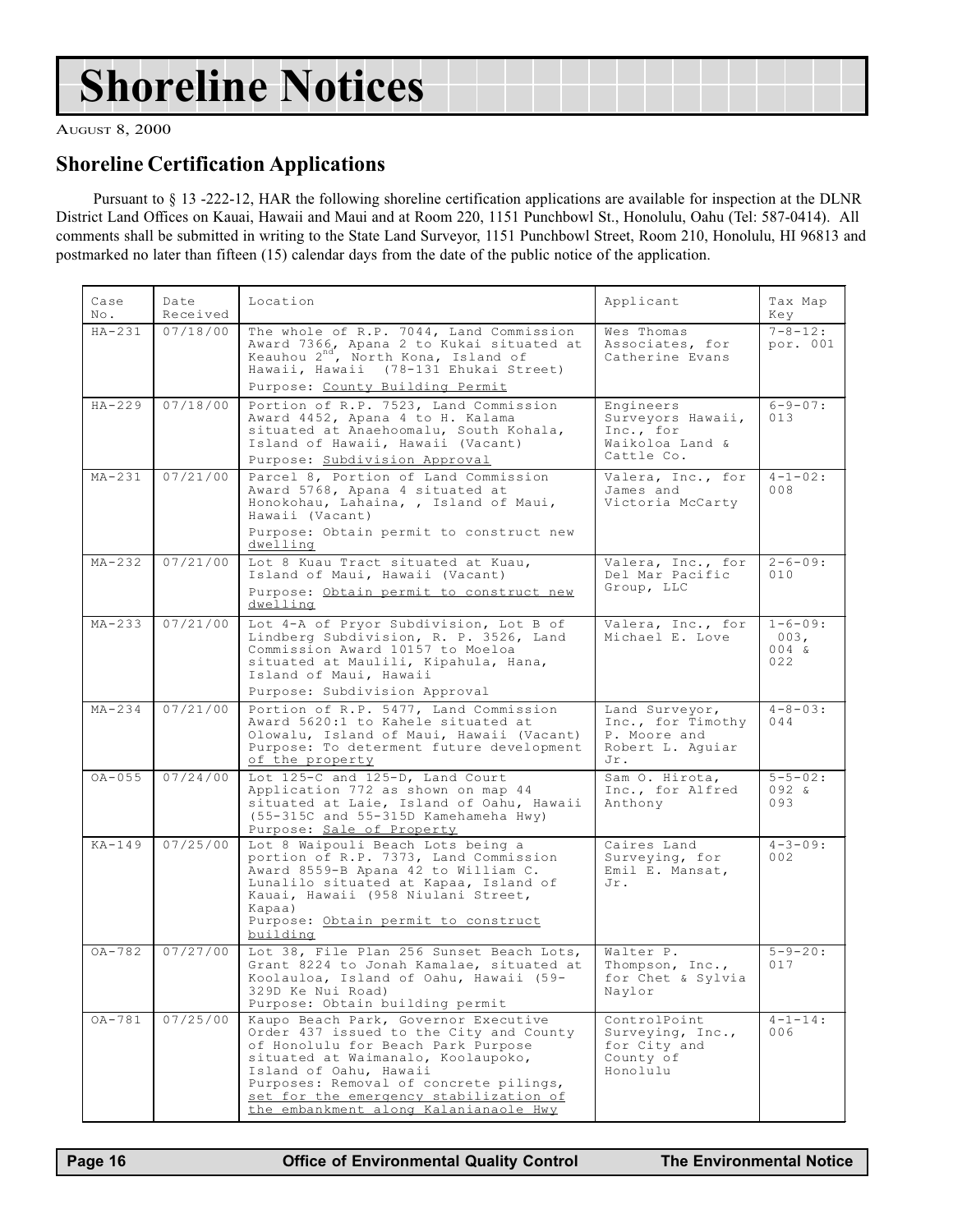<span id="page-16-0"></span>

|  | <b>Shoreline Notices</b> |
|--|--------------------------|
|  |                          |

### Shoreline Certifications and Rejections

Pursuant to §13-222-26, HAR the following shorelines have been certified or rejected by the DLNR. A person may appeal a certification or rejection to the BLNR, 1151 Punchbowl Street, Room 220, Honolulu, HI 96813, by requesting in writing a contested case hearing no later than twenty (20) calendar days from the date of public notice of certification or rejection.

| Case<br>No. | Cert/Rej<br>Date     | Applicant<br>Location                                                                                                                                                                                                                                                                                                            |                                                                                        | Tax Map<br>Key           |
|-------------|----------------------|----------------------------------------------------------------------------------------------------------------------------------------------------------------------------------------------------------------------------------------------------------------------------------------------------------------------------------|----------------------------------------------------------------------------------------|--------------------------|
| $MA-206$    | Certified<br>7/24/00 | Being a portion of section 01 of<br>the First Portion of Hamakuapoko<br>Hui to J. M. Alexander, Lower<br>Paia, Hamakuapoko, Makawao, Island<br>of Maui (28 Lower Paia)<br>Purpose: County permit for<br>improvements                                                                                                             | A & B<br>Properties,<br>Inc., for<br>A&B Hawaii,<br>Tnc.                               | $2 - 6 - 01:$<br>por. 01 |
| $OA-091$    | Certified<br>7/24/00 | Lot 25 of Land Court Application<br>19810, Mokuleia, Waialua, Island<br>of Oahu, Hawaii (68-667 Hoomana<br>Place, Waialua)<br>Purpose: After the fact approval<br>for rock wall                                                                                                                                                  | Robert K.<br>Sing,<br>Surveying &<br>Mapping, for<br>Grand View<br>Apartments,<br>Inc. | $6 - 8 - 10:$<br>011     |
| $OA - 362$  | Certified<br>7/24/00 | Lot 39-A of Land Court Application<br>87 as shown on Map 3 at Waialae,<br>Honolulu, Island of Oahu, Hawaii<br>(Waialae Golf Course)<br>Purpose: Obtain County Permit for<br>improvements                                                                                                                                         | R. M. Towill<br>Corporation,<br>for Bernice<br>P. Bishop<br>Estate                     | $3 - 5 - 13:$<br>001     |
| $HA - 227$  | Certified<br>7/24/00 | Portion of Grant 3019 to Kaaipulu<br>and a portion of Land Commission<br>Award 5679 to Kaaha at<br>Kapalaalaea, 2 <sup>nd</sup> (Beach Section)<br>North Kona, Island of Hawaii<br>(Vacant)<br>Purpose: Sale of property                                                                                                         | Don McIntosh<br>Consulting,<br>for Charles<br>Canby                                    | $7 - 7 - 10:$<br>073     |
| $MA-227$    | Certified<br>7/24/00 | Lot 48-A of the Mailepai Hui<br>Partition, being a portion of<br>Royal Patent Grant 1663 (Second<br>lot north of Hui Road "E" on Lower<br>Honoapiilani Road, Ocean Side),<br>Maui, Hawaii<br>Purpose: Determine shoreline for<br>use in future planning of the<br>parcel and obtain County Building<br>Permit                    | Akamai Land<br>Surveying,<br>Inc., for<br>Mary Hanson                                  | $4 - 3 - 15:$<br>054     |
| MA-129      | Certified<br>7/24/00 | Being a portion of Royal Patent<br>Grant 1663, Land Commission Award<br>5524 to L. Konia and Allotment 48<br>of the Partition of the Hui Land<br>of Mailepai at Alaeloa, Kaanapali,<br>Lahaina, Island of Maui, Hawaii<br>(Hui Road E)<br>Purpose: To establish shoreline<br>for use in planning the future use<br>of the parcel | Warren S.<br>Unemori<br>Engineering,<br>Inc., for<br>Hugh<br>Farrington/L<br>ot48A LLC | $4 - 3 - 15:$<br>004     |

The Environmental Notice **Office of Environmental Quality Control** Page 17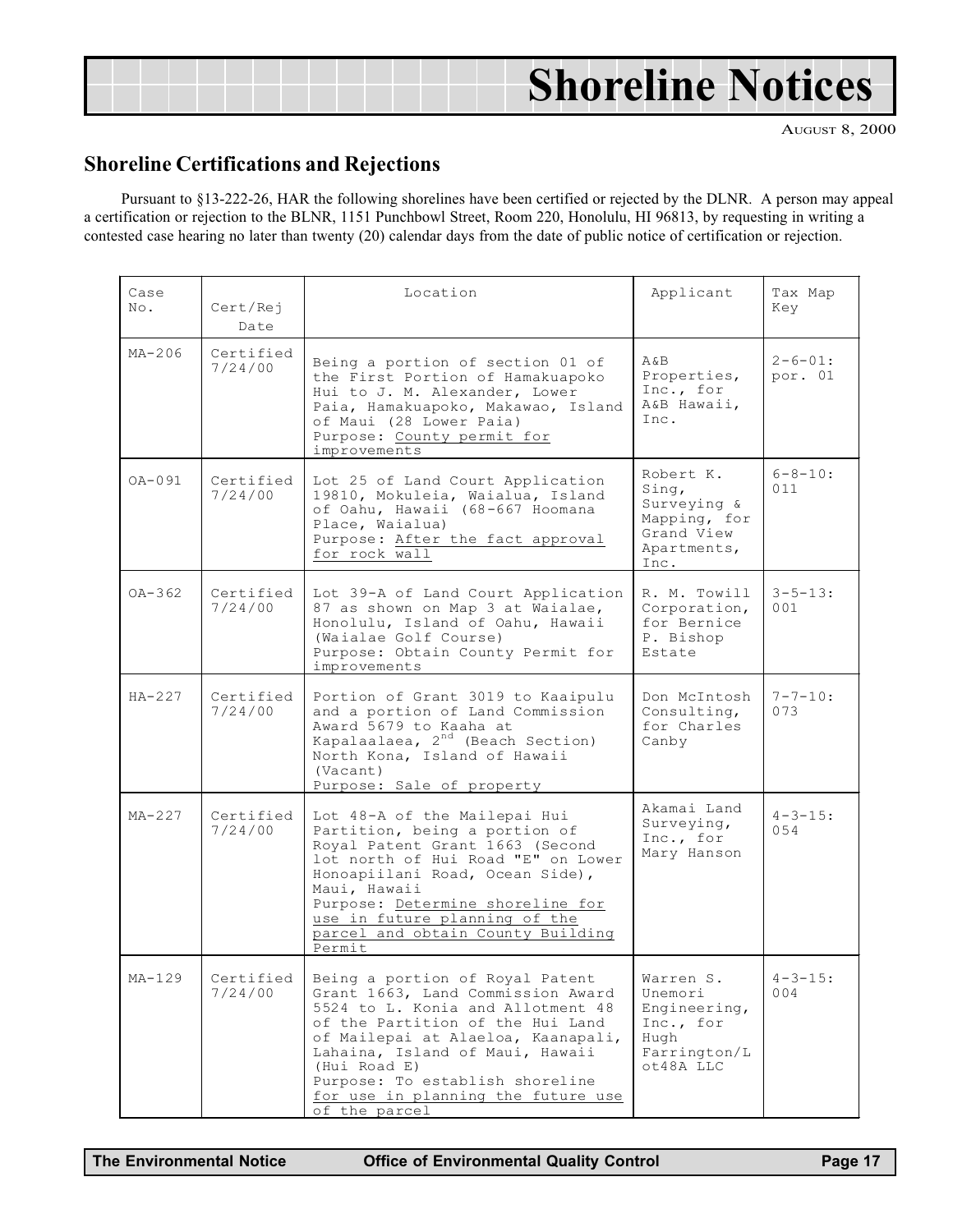# <span id="page-17-0"></span>Coastal Zone News

AUGUST 8, 2000

### Federal Consistency Reviews

The Hawaii Coastal Zone Management (CZM) Program has received the following federal actions to review for consistency with the CZM objectives and policies in Chapter 205A, Hawaii Revised Statutes. This public notice is being provided in accordance with section 306(d)(14) of the National Coastal Zone Management Act of 1972, as amended. For more information, please call John Nakagawa with the Hawaii CZM Program at 587-2878. Federally mandated deadlines require that comments be received by the date specified for each CZM consistency review and can be mailed to:

David W. Blane, Director Office of Planning Dept. of Business, Economic Development and Tourism P.O. Box 2359 Honolulu, Hawaii 96804

Or, fax comments to the Hawaii CZM Program at 587- 2899.

# 1

# (1) Replacement of Dolphin #3 at Kawaihae Harbor LST Ramp

| Applicant:                                   | U.S. Army Garrison, Hawaii                               |  |  |
|----------------------------------------------|----------------------------------------------------------|--|--|
|                                              | Contact: Benton Chin 438-1157                            |  |  |
|                                              | <b>Federal Action:</b> Direct Federal Action, (DA Permit |  |  |
|                                              | 200000196)                                               |  |  |
| Federal Agency: U.S. Army Corps of Engineers |                                                          |  |  |
|                                              | Contact: Lolly Silva, 438-7023                           |  |  |

Location: Ko Olina Marina at Kapolei, Oahu Proposed Action:

The Ko Olina Ocean Marina LLC, is proposing to do maintenance dredging of approximately 659 cubic yards of material from the existing marina. The proposed project will remove the high spots within the inner portion of the existing marina in Kapolei. Using an excavator on an 82-foot spud barge with an enclosed bin, the dredge material will be removed from the marina and transported to trucks located on the existing seawall. The dredged material will then be trucked to the permitted bermed, stockpile area for drying. No return water will be allowed to run from the stockpile area back into the marina waters.

Comments Due: August 22, 2000

## Marine and Coastal Zone Management Advisory Group

On July 3, Governor Benjamin J. Cayetano approved the selection of four new non-governmental members for the statewide Marine and Coastal Zone Management Advisory Group (MACZMAG). The four new members consist of Roland Sagum III (Kaua'i), Ron Terry (East Hawai'i), Arnold Lum (O'ahu), and Sue Sakai, (O'ahu). Current non-government members are David Barclay (West Hawai'i) and James Coon (Maui). There is a total of twenty MACZMAG members - 6 non-governmental, 10 State agency, and 4 County representatives.

Anyone interested in obtaining more information regarding the MACZMAG organization or wanting to attend meetings, please contact Steve Olive with the Hawaii CZM Program at 587-2877. MACZMAG meeting agendas and minutes are available on the Hawaii Coastal Zone Management Program web page at www.hawaii.gov/dbedt/czm.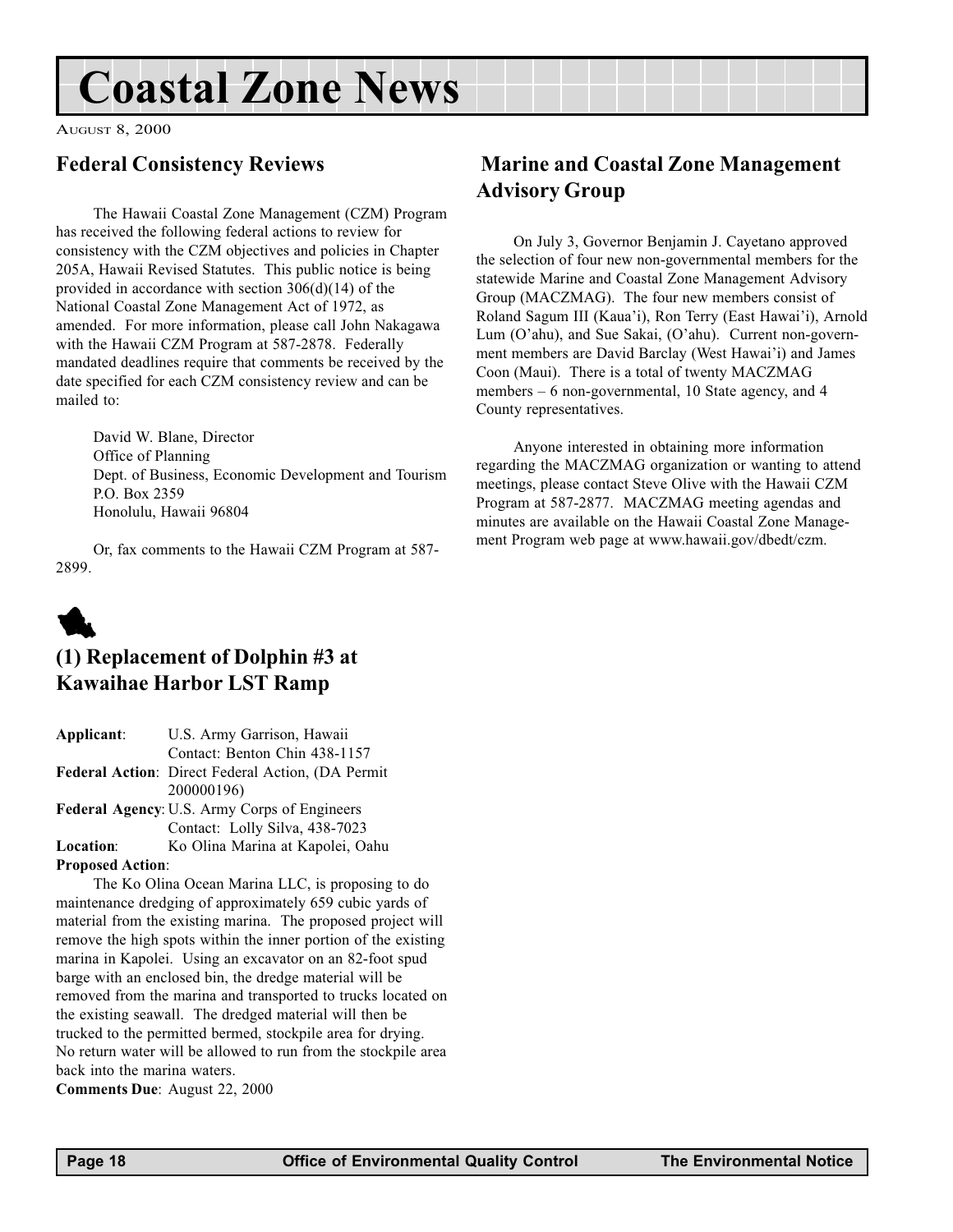# Pollution Control Permits

AUGUST 8, 2000

### Department of Health Permits

The following is a list of some pollution control permits currently being reviewed by the State Department of Health. For more information about any of the listed permits, please contact the appropriate branch or office of the Environmental Management Division at 919 Ala Moana Boulevard, Honolulu.

| <b>Branch</b><br>Permit Type                                                  | Applicant &<br>Permit<br><b>Number</b>                                         | Project Location                                                             | Pertinent<br>Date           | Proposed Use                                                                                                                         |
|-------------------------------------------------------------------------------|--------------------------------------------------------------------------------|------------------------------------------------------------------------------|-----------------------------|--------------------------------------------------------------------------------------------------------------------------------------|
| Clean Air<br>Branch, 586-<br>4200, Covered<br>Source Permit                   | <b>Hilo Coast Power</b><br>Company<br>CSP 0229-02-C                            | Pepeekeo, Hawaii                                                             | Comments<br>Due:<br>8/24/00 | Boiler with Multicyclone<br>and Diesel Engine<br>Generator                                                                           |
| Clean Air<br>Branch, 586-<br>4200, Covered<br>Source Permit                   | U.S. Air Force,<br>15th Air Base<br>Wing<br>CSP 0209-01-C                      | <b>Hickam Air Force</b><br>Base, Oahu                                        | Comments<br>Due:<br>8/24/00 | Various Equipment                                                                                                                    |
| Clean Air Branch<br>586-4200,<br>Temporary<br><b>Covered Source</b><br>Permit | E.M. Rivera &<br>Sons, Inc.<br>CSP 0476-01-CT                                  | Various Temporary<br>Sites, State of<br>Hawaii                               | Comments<br>Due:<br>8/31/00 | 170 TPH Portable<br>Crushing Plant with<br><b>HP Diesel Engine</b><br>Generator                                                      |
| Clean Air Branch<br>586-4200,<br><b>Covered Source</b><br>Permit              | Hawaiian<br><b>Bitumuls Paving</b><br>& Precast<br>Company<br>CSP 0037-01-C    | Kapaa Quarry,<br>Kailua, Oahu                                                | Comments<br>Due:<br>8/31/00 | 300 TPH Hot Drum Mix<br><b>Asphalt Plant</b>                                                                                         |
| Clean Air Branch<br>586-4200<br>Noncovered<br>Source Permit                   | Monsanto Co.,<br>Hawaiian<br>Research, Ltd.<br>NSP 0469-01-N                   | Kawailoa Drive,<br>Haleiwa, Oahu                                             | Issued:<br>7/21/00          | Grain Processing Facility                                                                                                            |
| Clean Air Branch<br>586-4200<br>Noncovered<br>Source Permit                   | Hawaii Health<br>Systems Corp.,<br>Kona Community<br>Hospital<br>NSP 0265-02-N | TMK: 7-9-10: 1,<br>Kealakekua,<br>Hawaii                                     | Issued:<br>7/21/00          | 200 lb/hr Medical Waste<br>Incinerator                                                                                               |
| Clean Water<br>Branch, 586-<br>4309, NPDES                                    | Hawaii Electric<br>Light Company,<br>Inc.,<br>#00-CW-PW-12                     | Shipman<br>Generating Station<br>Int. of Lihiwai St. &<br>Liholiho St., Hilo | Comments<br>Due:<br>8/16/00 | Discharge once-through<br>condenser and auxiliary<br>cooling waters and storm<br>water to the Wailoa River<br>Sampan Basin, Hilo Bay |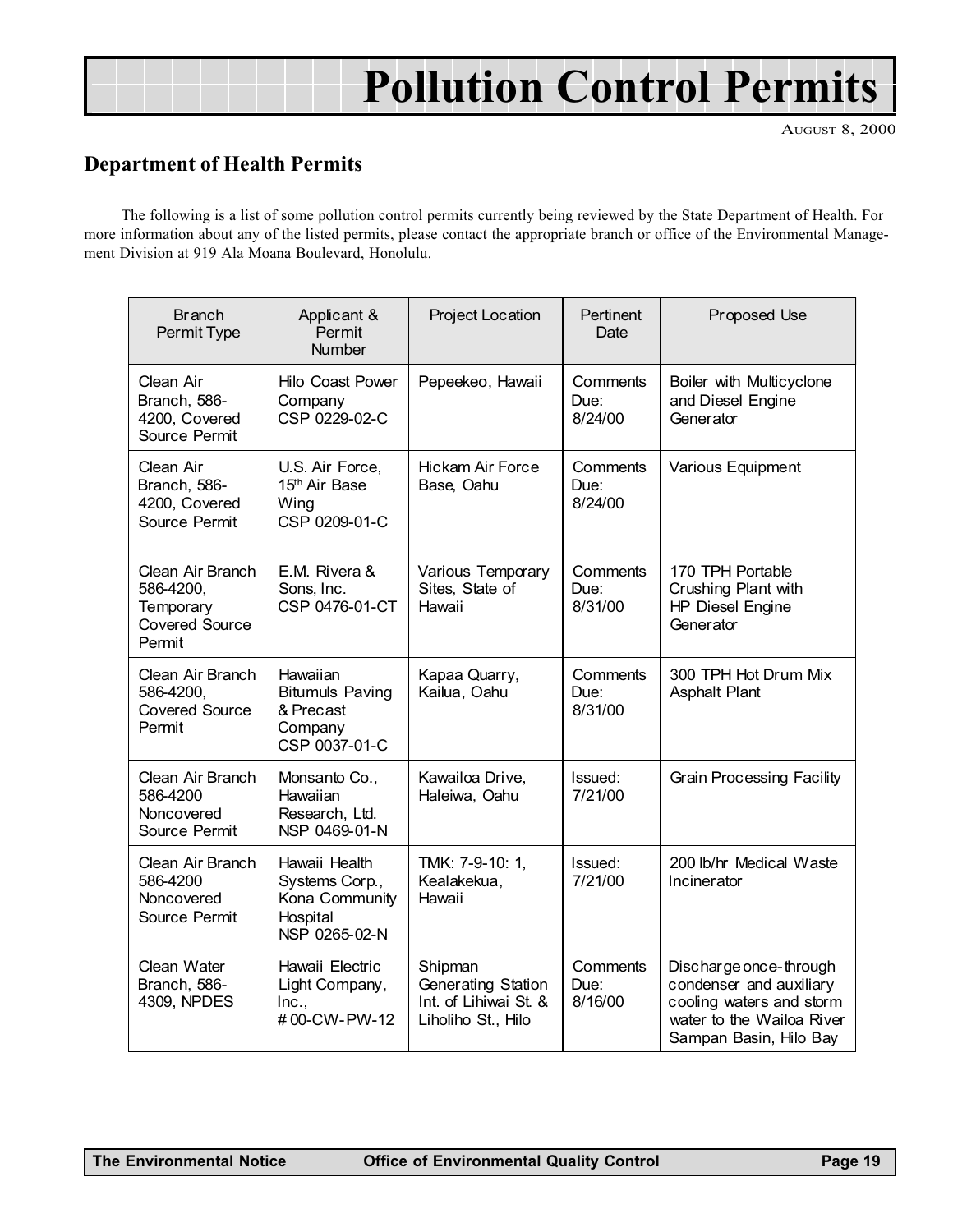# Pollution Control Permits

AUGUST 8, 2000

## Department of Health Permits (continued)

| Branch &<br>Permit Type                                                | Applicant & Permit<br>Number                                  | Project Location                                                                                 | Pertinent<br><b>Dates</b> | Proposed Use                                                                                  |
|------------------------------------------------------------------------|---------------------------------------------------------------|--------------------------------------------------------------------------------------------------|---------------------------|-----------------------------------------------------------------------------------------------|
| Safe<br>Drinking<br>Water<br>Branch,<br>586-4258,<br><b>UIC Permit</b> | <b>HPM Building</b><br>Supply<br><b>UH-2097</b>               | HPM Building Supply -<br>Kona Branch<br>Queen Kaahumanu &<br>Makala Blvd.<br>Kailua-Kona         | tba                       | Construction of 12<br>injection wells for<br>surface drainage.                                |
| Safe<br>Drinking<br>Water<br>Branch,<br>586-4258,<br><b>UIC Permit</b> | Parker Ranch, Inc.<br><b>UH-2096</b>                          | Parker Ranch Ranchlots<br>Subd.<br>Mamalahoa Hwy. &<br>Waikelehua Pl.<br>Waimea,<br>South Kohala | tha                       | Construction of 3<br>injection wells for<br>surface drainage.                                 |
| Safe<br>Drinking<br>Water<br>Branch,<br>586-4258,<br><b>UIC Permit</b> | Assoc. of Apartment Pat's at Punalulu<br>Owners<br>UO-1342    | 53-567 Kamehameha<br>Hwy., Hauula                                                                | n/a                       | Permit renewal of 7<br>injection wells for<br>sewage disposal.                                |
| Safe<br>Drinking<br>Water<br>Branch,<br>586-4258,<br><b>UIC Permit</b> | Assoc. of Apartment Hanohano Hale<br>Owners<br><b>UO-1968</b> | Condominium<br>53-549 Kamehameha<br>Hwy.,<br>Hauula                                              | n/a                       | Permit renewal of 32<br>injection wells for<br>sewage disposal.                               |
| Safe<br>Drinking<br>Water<br>Branch,<br>586-4258,<br><b>UIC Permit</b> | Assoc. of Apartment Sunset Kahili<br>Owners<br><b>UK-2095</b> | Condominium<br>1763 Pe'e Road, Koloa,<br>Kauai                                                   | n/a                       | Registration of 2<br>injection wells for<br>sewage disposal.                                  |
| Safe<br>Drinking<br>Water<br>Branch,<br>586-4258,<br><b>UIC Permit</b> | <b>Hyatt Regency</b><br>Kauai<br>Kawailoa Develpmt.<br>Corp.  | Hyatt Regency Kauai<br>1571 Poipu Road,<br>Koloa                                                 | n/a                       | Permit renewal of 4<br>injection wells for<br>saltwater & filter<br>discharges from<br>hotel. |